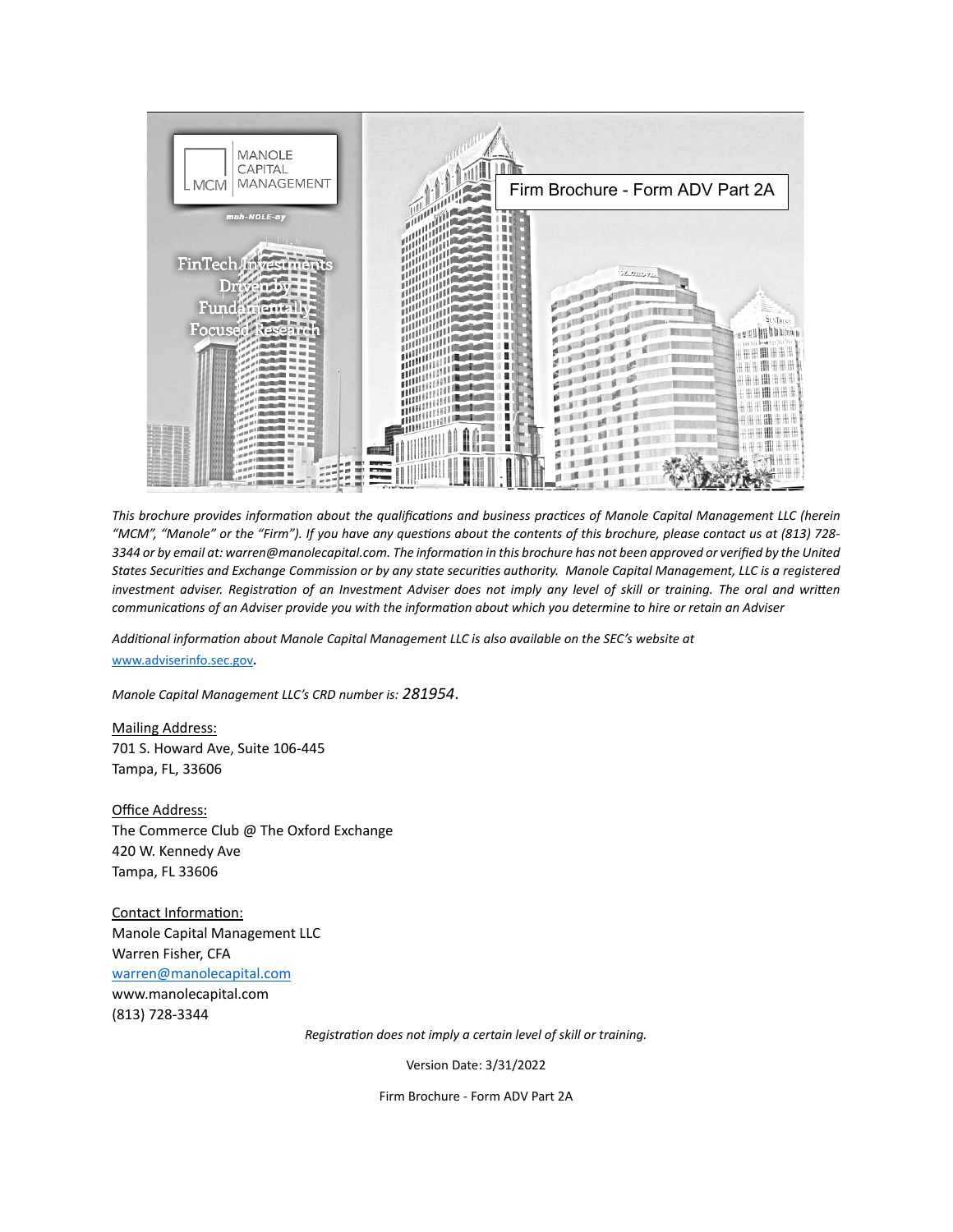

# **Item 2: Material Changes**

Effective January 1, 2022, Kurt Winslow has assumed the role of Chief Compliance Officer for the Firm.

We will provide, free of charge, a new brochure any time at your request, or as may become necessary based on material changes as outlined above.

You may request our brochure by contacting our office at 813-728-3344 or by email at warren@manolecapital.com. You may also receive this and any other disclosure documents via electronic delivery, where allowed, by signing and returning to us an authorization to deliver disclosure and other documents electronically.

The SEC's web site also provides information about any persons affiliated with our firm who are registered, or are required to be registered, as investment adviser representatives of the Firm.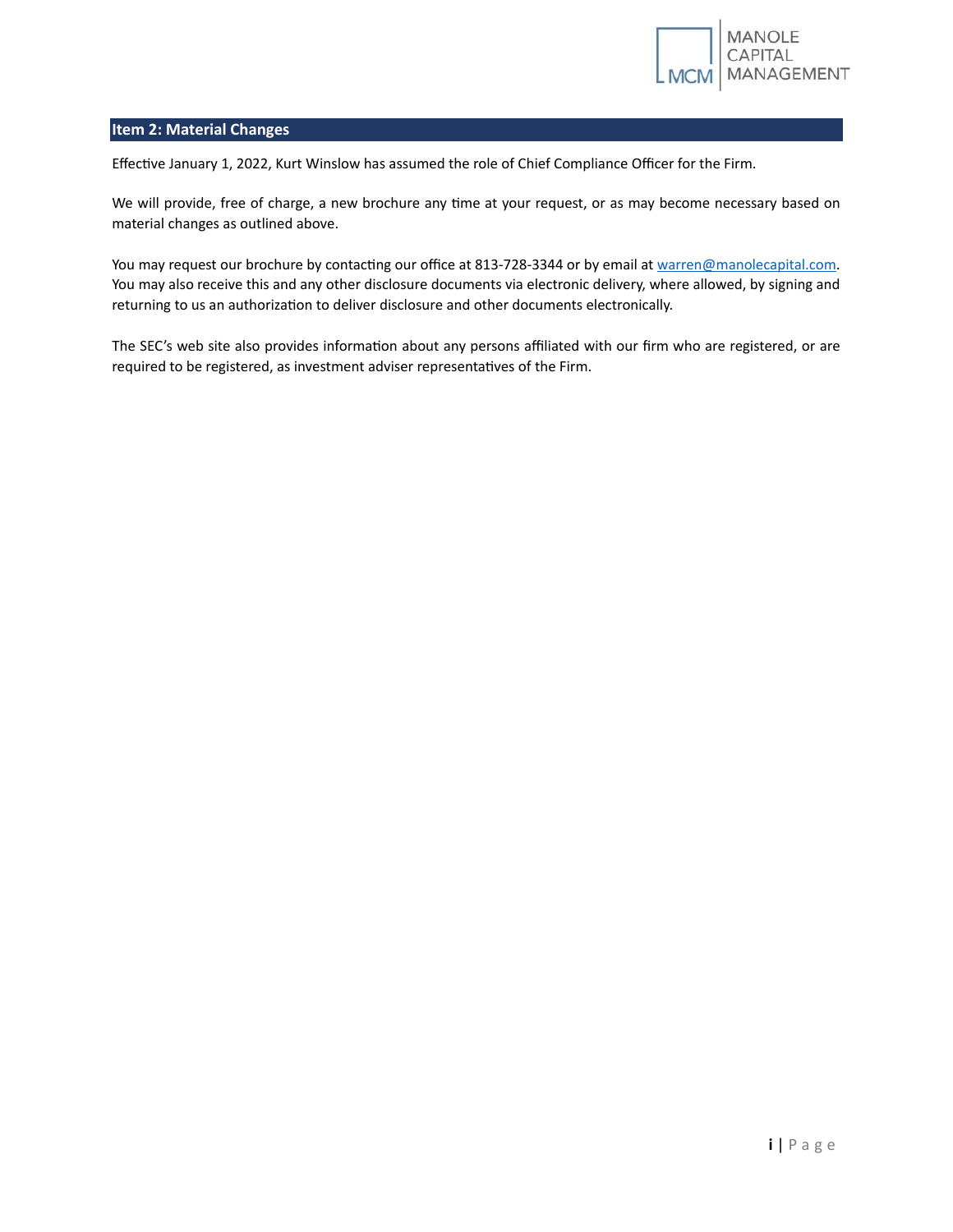

| Item 3: Table of Contents                                                                                |  |
|----------------------------------------------------------------------------------------------------------|--|
|                                                                                                          |  |
|                                                                                                          |  |
|                                                                                                          |  |
|                                                                                                          |  |
|                                                                                                          |  |
|                                                                                                          |  |
|                                                                                                          |  |
|                                                                                                          |  |
|                                                                                                          |  |
|                                                                                                          |  |
|                                                                                                          |  |
|                                                                                                          |  |
|                                                                                                          |  |
|                                                                                                          |  |
|                                                                                                          |  |
|                                                                                                          |  |
|                                                                                                          |  |
|                                                                                                          |  |
|                                                                                                          |  |
|                                                                                                          |  |
|                                                                                                          |  |
|                                                                                                          |  |
|                                                                                                          |  |
|                                                                                                          |  |
| B. Registration as a Futures Commission Merchant, Commodity Pool Operator, or a Commodity                |  |
| C. Registration Relationships Material to this Advisory Business and Possible Conflicts of Interests  12 |  |
| D. Selection of Other Advisers or Managers and How This Adviser is Compensated for Those Selections      |  |
| Item 11: Code of Ethics, Participation or Interest in Client Transactions and Personal Trading  12       |  |
|                                                                                                          |  |
|                                                                                                          |  |
|                                                                                                          |  |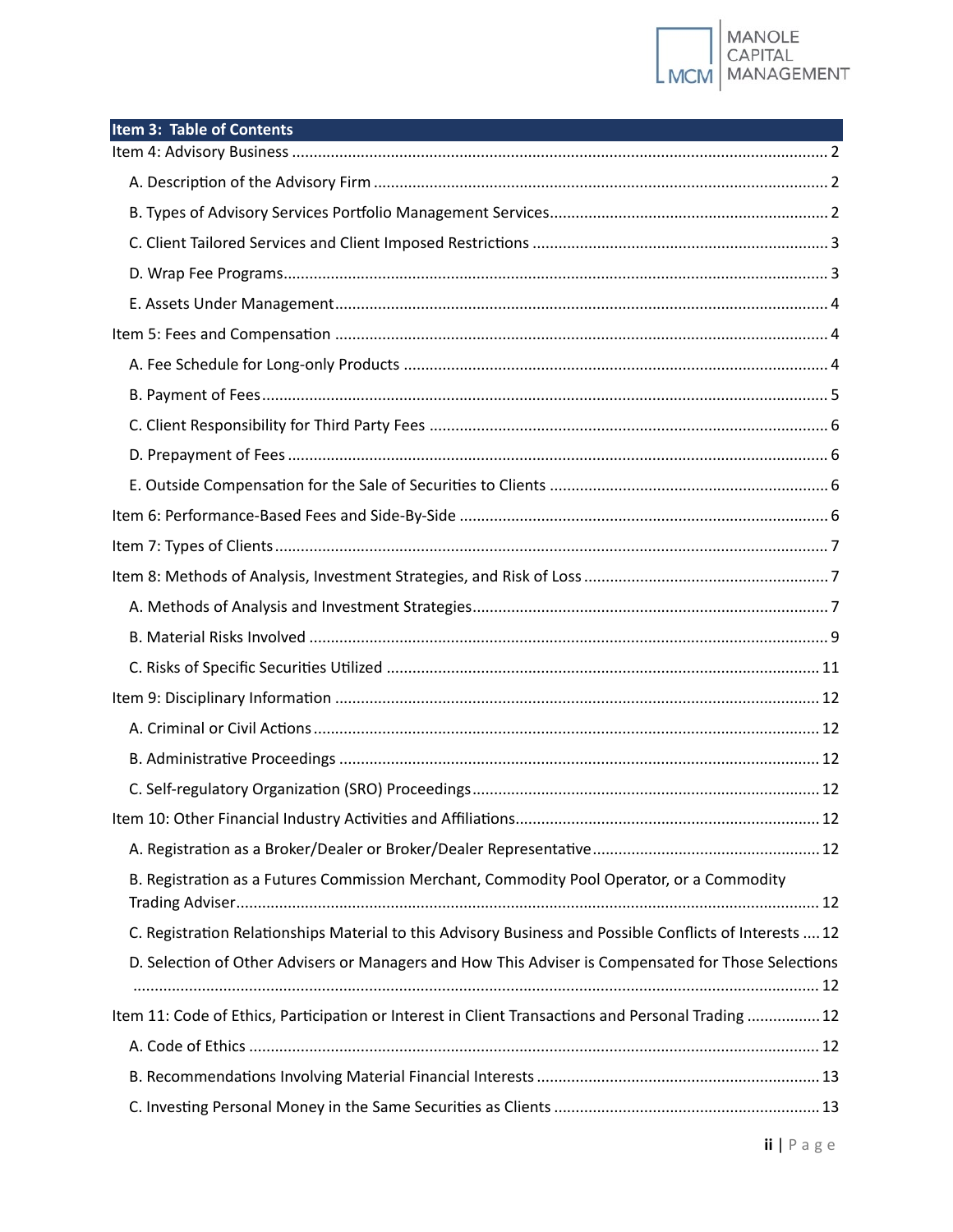# |<br>| MANOLE<br>| CAPITAL<br>| MANAGEMENT **LMCM**

| A. Frequency and Nature of Periodic Reviews and Who Makes Those Reviews  14                          |  |
|------------------------------------------------------------------------------------------------------|--|
|                                                                                                      |  |
|                                                                                                      |  |
|                                                                                                      |  |
| A. Economic Benefits Provided by Third Parties for Advice Rendered to Clients (Includes Sales Awards |  |
|                                                                                                      |  |
|                                                                                                      |  |
|                                                                                                      |  |
|                                                                                                      |  |
|                                                                                                      |  |
|                                                                                                      |  |
|                                                                                                      |  |
| B. Financial Conditions Reasonably Likely to Impair Ability to Meet Contractual Commitments to       |  |
|                                                                                                      |  |
|                                                                                                      |  |
| A. Principal Executive Officers and Management Persons; Their Formal Education and Business          |  |
| B. Other Businesses in Which This Advisory Firm or its Personnel are Engaged and Time Spent on       |  |
|                                                                                                      |  |
|                                                                                                      |  |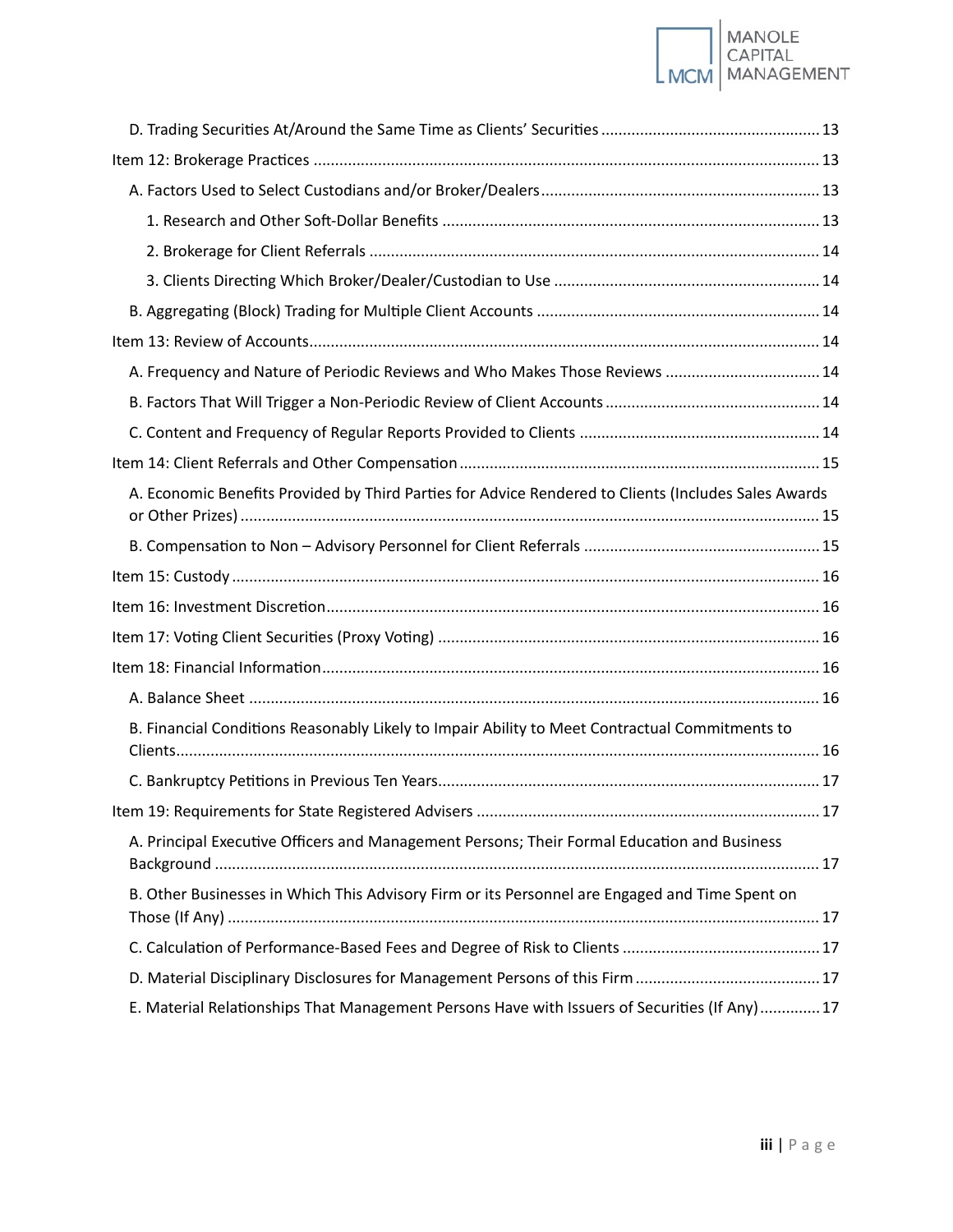

# <span id="page-4-0"></span>Item 4: Advisory Business

# <span id="page-4-1"></span>**A. Description of the Advisory Firm**

Manole Capital Management LLC (hereinafter "Manole" or "MCM") is a Limited Liability Company organized in the State of Florida with its main office in Tampa, Florida. The firm was formed in March 2015, and the principal owner is Warren Eric Fisher. MCM is the General Partner of the Manole Fintech Fund, LP, ("the Fund" or "partnership") a limited partnership launched in February of 2018. In this brochure, the words "we", "our" and "us" refer to Manole Capital Management, LLC and the words "you", "your" and "client" refer to you as either a client or prospective client of our Firm.

# <span id="page-4-2"></span>**B. Types of Advisory Services Por�olio Management Services**

Manole provides investment management services using strategies developed over 20 years of asset management experience. MCM closely monitors these portfolios and may make adjustments and decisions it believes are in the best interest of its clients. As investors, we atempt to act as long-term business buyers, not short-term traders. Our focus is to do in-depth research on strong, durable franchises. For clients, we strive to buy great companies at reasonable prices. Our core belief is value is driven by time, not timing. The process seeks to identify growth businesses with key attributes. We believe adhering to these investment traits can lead to positive stock selection.

# Characteristics of Selected Investments:

- $\checkmark$  Market leaders with durable competitive advantages
- $\checkmark$  High barriers to entry and "moat" around franchise
- $\checkmark$  Pricing power and flexibility to withstand market volatility
- $\checkmark$  Recurring revenues and sustainable business models
- $\checkmark$  Strong balance sheets with predictable free cash flow
- $\checkmark$  Excellent management teams properly allocating capital

Manole offers its services to institutional clients, family offices and individual clients. MCM may provide custom portfolios at a client's request. A detailed list of customer types we work with can be found in Item 7 of this brochure.

Manole manages individual client accounts and serves as the General Partner of the Manole FinTech Fund, LP for qualified investors. For investors in the Fund, investors will be provided an Offering Memorandum, Limited Partnership Agreement and Subscription documents that provide guidance on the Fund and how to join this partnership.

Manole seeks to provide investment decisions that are made in accordance with the fiduciary duties owed to its accounts and without consideration of Manole's economic, investment or other financial interests. To meet its fiduciary obligations, Manole attempts to avoid, among other things, investment or trading practices that systematically advantage or disadvantage certain client portfolios, and accordingly, Manole's policy is to seek fair and equitable allocation of investment opportunities/transactions among its clients to avoid favoring one client over another over time. It is Manole's policy to allocate investment opportunities and transactions it identifies as being appropriate and prudent, among its clients on a fair and equitable basis.

Prior to engaging the Firm to provide investment advisory services in an individual account, you will be required to enter into a written investment management agreement setting forth the terms and conditions of our engagement. You will then deposit cash and/or securities in an account with a qualified custodian. You may alter your account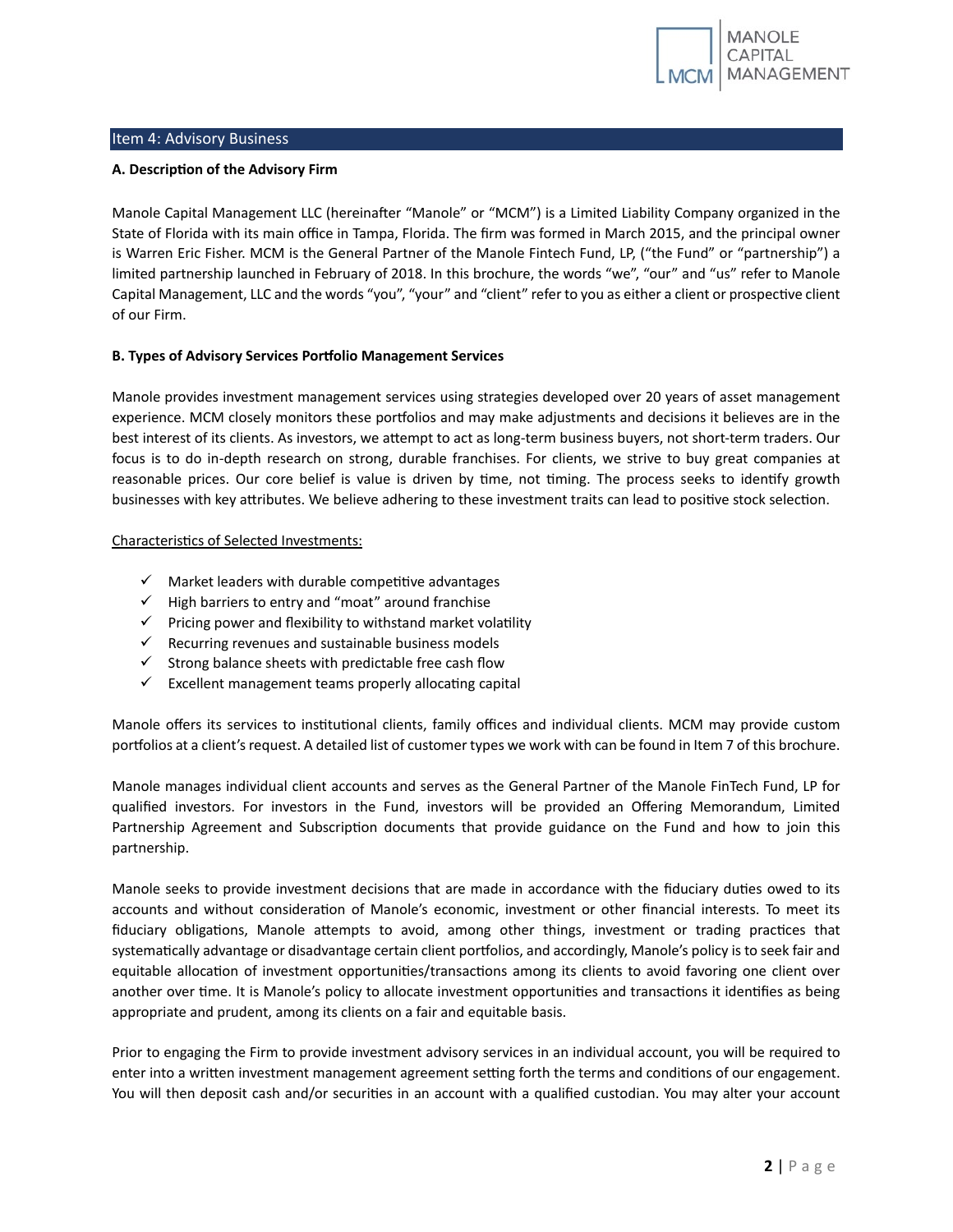balance from time to time by investment, reinvestment, additional deposits, expense distributions and withdrawals. Depending on your specific investment objectives, your account may be invested based on one or more of our trading models.

For individual accounts, Manole will request discretionary authority from clients to select securities and execute transactions without permission from the client prior to each transaction. Risk tolerance levels are discussed with each client. MCM purchases and sells securities for each client based on changes to the portfolio model for the specific investment strategy. Manole does not act as a qualified custodian of client assets. The client always maintains asset control. The Firm places trades for clients under a limited power of atorney.

Generally, we manage all portfolios on a discretionary basis. This allows us to buy and sell various investments in keeping with your investment directives without your prior approval. You may revoke this discretionary authority at any time.

To ensure our initial determination of an appropriate trading model and portfolio remain suitable and the account continues to be managed in a manner consistent with your financial circumstances, we may periodically contact you or your adviser to determine whether there have been any changes in your financial situation or investment objectives, and whether you wish to impose investment restrictions or modify existing restrictions.

Most investments involve some type of risk. Investments will be implemented and recommended when consistent with your investment objectives, tolerance for risk, liquidity and suitability.

# *Subadvisor Services*

Manole may act as a subadvisor to advisers unaffiliated with Manole. These third-party advisers would outsource portfolio management services to Manole. This relationship may be memorialized in each contact between Manole and the third-party adviser. Manole believes all clients, whether direct or through subadvisor relationships, are equal and therefore should be treated equally.

*UMA Model Provider Service:* Manole par�cipates as a model por�olio provider in a unified managed account (UMA) program under an overlay portfolio manager. Under this UMA agreement, Manole provides a model investment portfolio of its investment strategy, the Fin Tech Long Only Portfolio. Manole continuously updates the model portfolio with specific instructions to buy or sell certain securities. The overlay portfolio manager is responsible for model level and individual account level trades, client interaction, and has the discretion to deviate from the model portfolio and instructions provided by Manole. Manole is compensated by the overlay manager for this service. Under this UMA program, Manole does not provide advisory services to clients.

# <span id="page-5-0"></span>**C. Client Tailored Services and Client Imposed Restric�ons for Individual Accounts**

Manole offers the same suite of services to all clients. Clients may impose restrictions in investing in certain securities or types of securities in accordance with their values or beliefs. However, if the restrictions prevent Manole from properly servicing the client account, or if the restrictions would require Manole to deviate from its standard suite of services, Manole reserves the right to end the relationship.

# <span id="page-5-1"></span>**D. Wrap Fee Programs**

A wrap fee program is an investment program where the investor pays one stated fee that includes management fees, transaction costs, fund expenses, and other administrative fees. Currently, Manole does not participate in any wrap fee programs.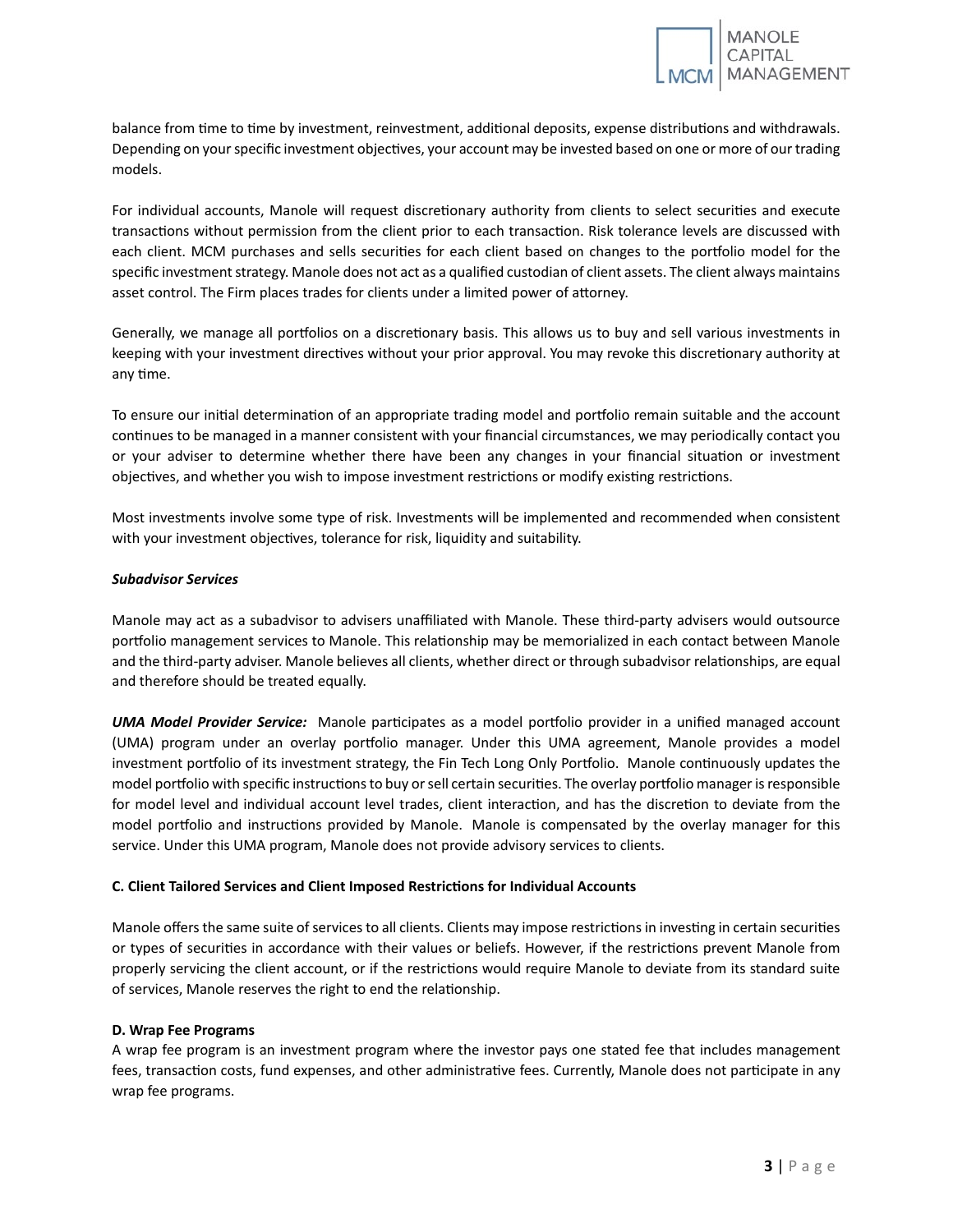#### <span id="page-6-0"></span>**E. Assets Under Management**

As of December 31, 2021, Manole has approximately \$52,221,223.00 in Assets Under Management ("AUM"), all of which are discretionary.

#### <span id="page-6-1"></span>Item 5: Fees and Compensation

# <span id="page-6-2"></span>**A. Fee Schedule for Individual Accounts**

#### *Asset-Based Fees for Portfolio Management*

| <b>Total Assets Under Management</b> | <b>Annual Fee</b> |
|--------------------------------------|-------------------|
| \$0 - \$500,000                      | 1.25%             |
| \$500,001 - \$1,000,000              | 1.00%             |
| \$1,000,001 - \$3,000,000            | 0.75%             |
| $$3,000,001 - And Up$                | 0.50%             |

These fees are generally *NEGOTIABLE*.

The calculation and frequency of performance fees can vary between individual account mandates. Each Individual account will follow the fee calculation method as stated in its Investment Advisory Contract. Portfolio Management fees are calculated using beginning daily gross assets under management. These fees shall be calculated and invoiced either monthly or quarterly based on the individual's investment advisory contract.

The Firm, in its sole discretion, may waive its minimum fee and/or charge a lesser investment advisory fee based upon certain criteria (ex: historical relationship, type of assets, anticipated future earning capacity, anticipated future additional assets, dollar amounts of assets to be managed, related accounts, account composition, negotiations with clients, etc.).

Some accounts, specifically those at Interactive Brokers, Charles Schwab and TD Ameritrade, have language in their custodian agreement whereby the client has authorized the deduction of the fee directly from the account. Other separately managed accounts have asked to be billed and invoiced in arrears and on a quarterly basis.

Clients may terminate the agreement without penalty for a full refund of Manole's fees within five business days of signing the Investment Advisory Contract. Thereafter, clients may terminate the Investment Advisory Contract generally with 30 days' written notice.

# *Performance-Based Fees for Portfolio Management*

| <b>Share Class</b> | Performance Fee |
|--------------------|-----------------|
| Founder's Class    | 15%             |
| Class A            | 20%             |

Under Long/Short mandates, Manole may charge an incentive fee. Manole gives clients the option to use a performance-based fee structure. Qualified investor clients are eligible to choose a performance fee if they meet SEC guidelines for performance fees, which are an account balance greater than \$1m or total liquid net worth greater than \$2m.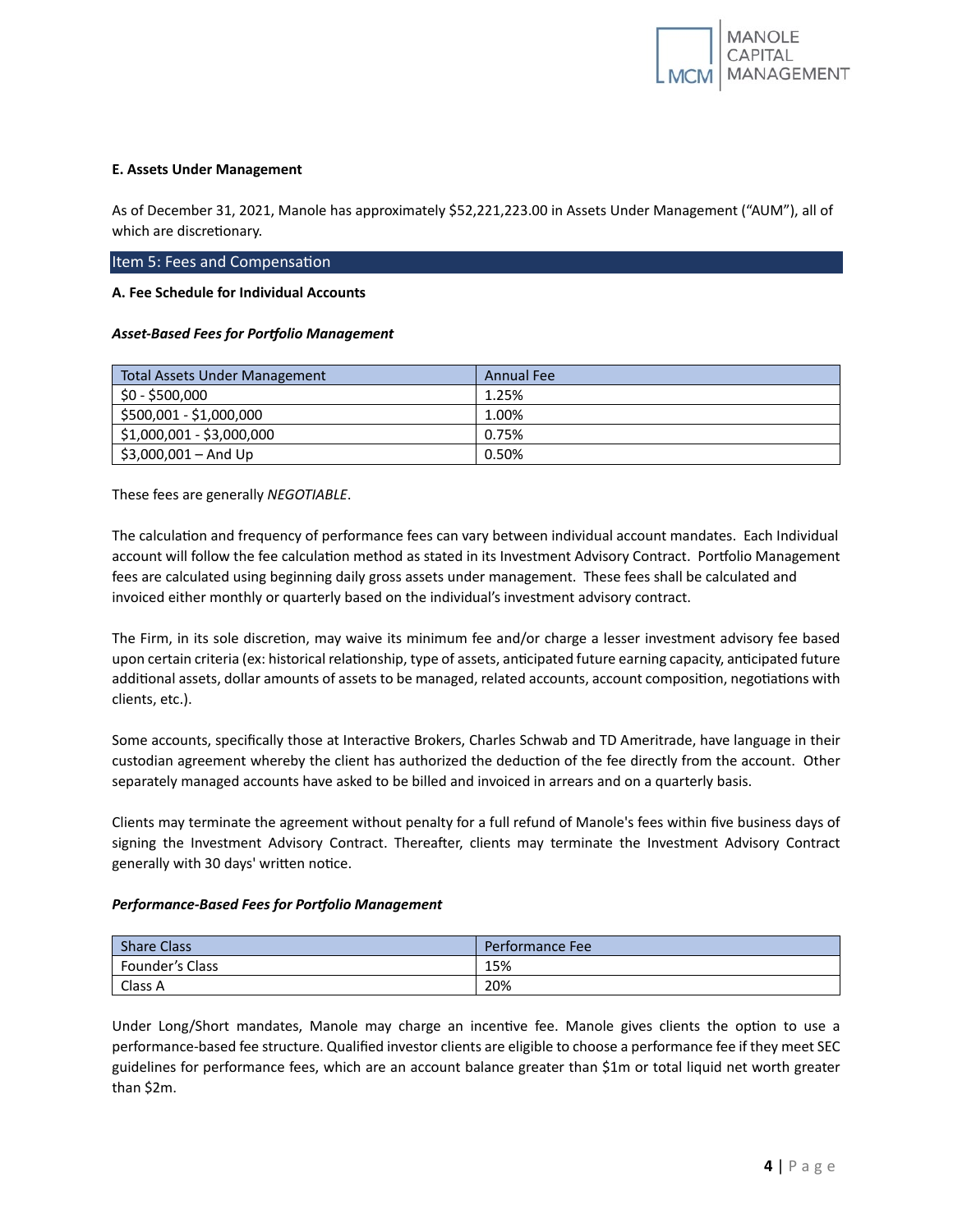Under a performance-based fee structure, Manole charges a base management fee and a performance fee equal to a percentage of the gains in excess of the annual return of the appropriate benchmark. The performance fee is charged in arrears at the end of the calendar year.

This performance fee is based on capital appreciation. If the client's portfolio rises in value, the client will pay the stated percentage on that increase in value, but if the portfolio drops in value, the client will not incur a new performance fee until the portfolio reaches the last highest value, adjusted for withdrawals and deposits, which is generally known as a "high water mark." The high-water mark will be the highest value of the client's account on the last day of any previous year, after accounting for the client's deposits or withdrawals for each billing period.

These fees are generally negotiable, and the final fee schedule is attached as Exhibit II of the Investment Advisory Contract. Clients may terminate the agreement without penalty for a full refund of Manole's fees within five business days of signing the Investment Advisory Contract. This service may be canceled with 30 days' notice. Clients must pay the prorated performance-based fees for the billing period in which they terminate the Investment Advisory Contract up to and including the day of termination.

# *Subadvisor Services Fees*

Manole may act as a subadvisor to unaffiliated third-party advisers and Manole would receive a share of the fees collected from the third-party adviser's client. The fees charged will not exceed any limit imposed by any regulatory agency. Sub Advisory fees are not collected or paid to Manole in advance. In the event of a termination of a relationship, no refunds will be made. The notice of termination requirement and payment of fees for subadvisor services will depend on the specific third-party investment adviser engaging Manole as subadvisor. This relationship will be memorialized in each contract between Manole and each third-party adviser.

# *Partnership Fees*

The Manole FinTech Fund, LP's fees are outlined in the Offering Memorandum, available upon request. In sum, the Fund charges a management fee and a performance fee.

# <span id="page-7-0"></span>**B. Payment of Fees for Individual Accounts**

Fees are usually deducted from a designated client account to facilitate billing. The client may consent in advance to direct debiting of their investment account through their contract with Manole or an executed addendum and through authority provided in the client's custodian account paperwork.

# *Payment of Asset-Based Portfolio Management Fees*

Asset-based portfolio management fees may be invoiced and billed directly to the client on a monthly or quarterly basis. Fees are paid in arrears.

# *Payment of Performance-Based Portfolio Management Fees*

Performance-based portfolio management fees may be invoiced and billed directly to the client on a quarterly or annual basis. Fees are paid in arrears.

# *Payment of Subadvisor Fees*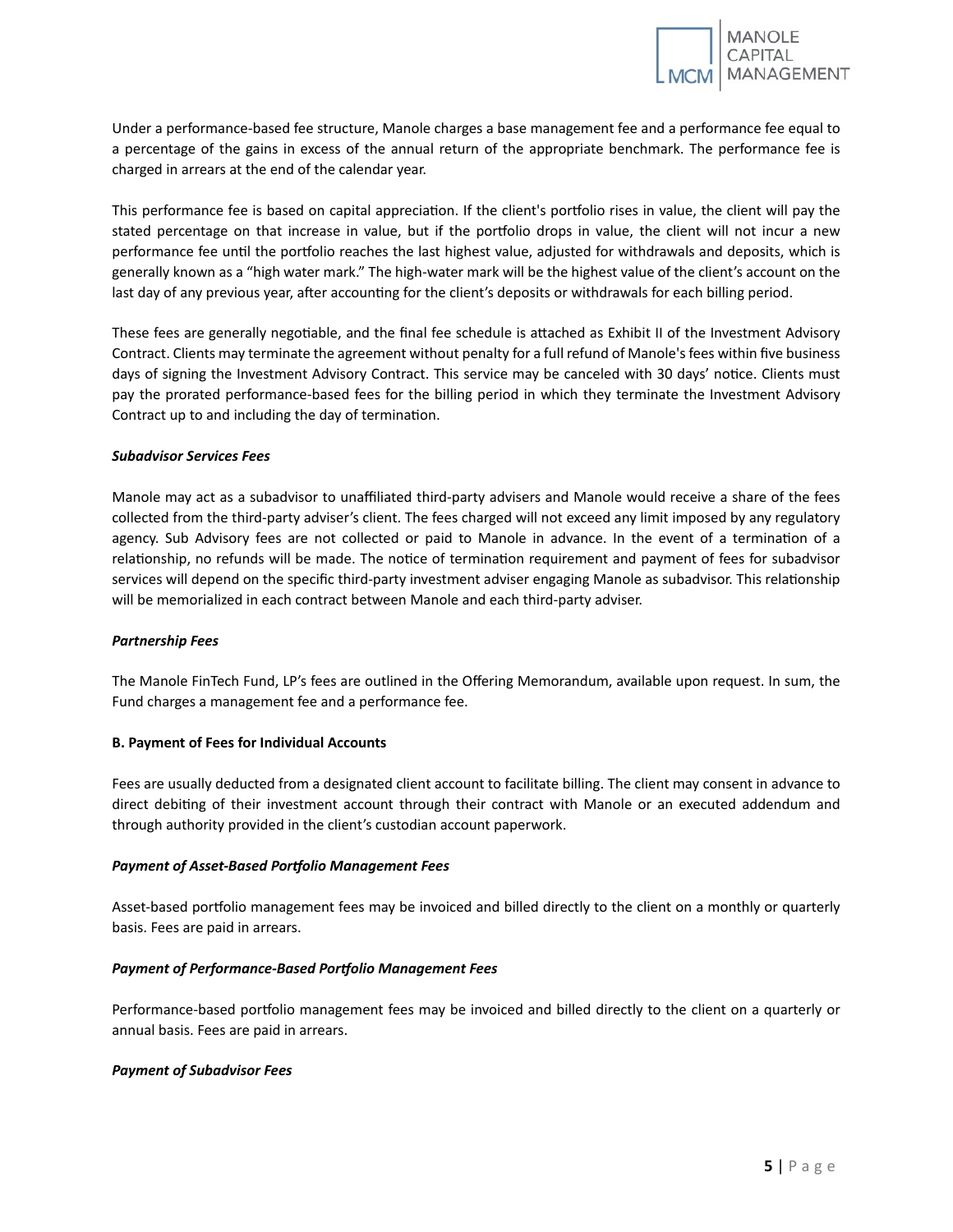

Subadvisor fees may be withdrawn from clients' accounts or clients may be invoiced for such fees, as disclosed in each contract between Manole and the applicable third-party adviser.

# <span id="page-8-0"></span>**C. Client Responsibility for Third Party Fees**

The fee you are charged by Manole for the investment management of your assets is exclusive of, and in addition to, brokerage commissions, transactions fees, borrowing charges on securities sold short, custodial fees, and any other related costs and expenses. We do not receive any portion of these commissions, fees, other costs and expenses.

Clients are responsible for the payment of all third-party fees (i.e. custodian fees, brokerage fees, mutual fund fees, transaction fees, etc.). Those fees are separate and distinct from the fees and expenses charged by Manole. Please see Item 12 of this brochure regarding broker-dealer/custodian.

A portion of your assets may be invested in mutual funds or exchange traded funds. These funds charge an annual internal management fee as outlined in their prospectuses, which is deducted directly from your account balance by that fund. We do not receive any of these additional fees; however, these fees do represent an additional fee that you are paying above that being charged by us. Accordingly, you should review the fees charged by other third-party managed funds and our fees to fully understand the total amount of fees to be paid by you and to evaluate the advisory services provided.

# <span id="page-8-1"></span>**D. Prepayment of Fees**

Manole collects its fees in arrears. It does not collect fees in advance.

# <span id="page-8-2"></span>**E. Outside Compensa�on for the Sale of Securi�es to Clients**

Neither Manole nor its supervised persons accept any compensation for the sale of securities or other investment products, including asset-based sales charges or service fees from the sale of mutual funds.

# <span id="page-8-3"></span>Item 6: Performance-Based Fees and Side-By-Side

#### **Management**

Manole manages accounts and the Fund that are billed on performance-based fees (a share of capital gains on or capital appreciation of the assets of a client) and may manage accounts not billed on performance-based fees. Managing both kinds of accounts at the same time presents a conflict of interest because Manole and/or its supervised persons have an incentive to favor accounts for which Manole receives a performance-based fee. Manole addresses the conflicts by ensuring clients are not systematically advantaged or disadvantaged due to the presence or absence of performance-based fees. Manole seeks best execution and upholds its fiduciary duty for all clients. Clients paying a performance-based fee should be aware investment advisers have an incentive to invest in riskier investments when paid a performance-based fee due to the higher risk/higher reward atributes.

Manole is not required to devote their full-time or attention to managing your assets. We may conduct other businesses and provide investment services to other clients, which may be competitive with the services provided to you. In advising other accounts, we may give advice and make recommendations to such accounts, which may be the same, similar to, or different from those rendered to you.

To manage possible conflicts, we have implemented the following: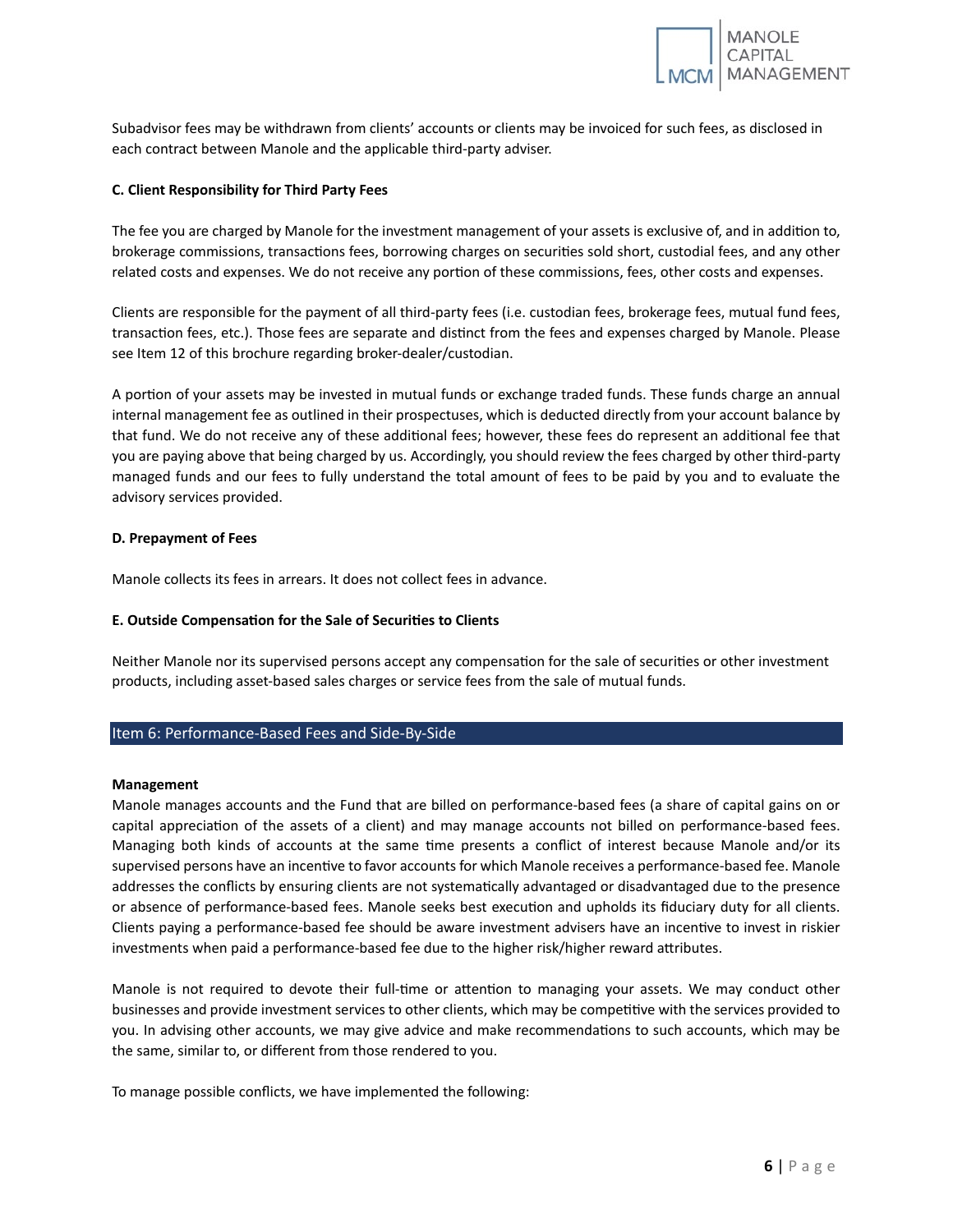

- All accounts within a strategy are managed to the strategy's trading model
- We may perform periodic reviews of a strategy's trading model vs your account (i.e. drift analysis)
- This review may analyze position sizes compared to trading model weights
- We have developed a trade allocation and trade rotation set of policies
- These procedures are designed to ensure that all clients are treated fairly

# <span id="page-9-0"></span>Item 7: Types of Clients

Manole generally provides advisory services to the following types of clients:

- Individuals
- High-Net-Worth Individuals
- Other Investment Advisers
- Institutions and Family Offices

In addition, Manole may provide investment management services to pension and profit-sharing plans, trusts, estates, charitable organizations, corporations and business entities.

Client relationships vary in scope and length of service.

# *Minimum Account Size for Individual Accounts*

Manole Capital currently has no account minimums for services. Manole reserves the right to bypass taking on a client, in the event the parties do not have similar investment horizons or risk/reward appetites. Investing in equities involves risk and it may not be appropriate for all investors. Manole is looking to work with long-term investors, willing to accept certain levels of volatility. Please read the risk section of this report for additional information.

# *Minimum Account Size for Manole FinTech, LP*

A minimum investment in the Fund is \$1,000,000 and further details are described in the Offering Memorandum. The General Partner, in his sole discretion, may negotiate the minimum account size.

# <span id="page-9-1"></span>Item 8: Methods of Analysis, Investment Strategies, and Risk of Loss

# <span id="page-9-2"></span>**A. Methods of Analysis and Investment Strategies**

# *Methods of Analysis*

Manole's methods of analysis include charting analysis, fundamental analysis, technical analysis, cyclical analysis, quantitative analysis and modern portfolio theory. Sources of information include financial newspapers, magazines, inspections of corporate activities, research materials prepared by others, corporate rating services, timing services, annual reports, prospectuses, filings with the Securities and Exchange Commission and company press releases.

**Char�ng analysis** involves the use of paterns in performance charts. Manole may use this technique to search for patterns used to help predict favorable conditions for buying and/or selling a security.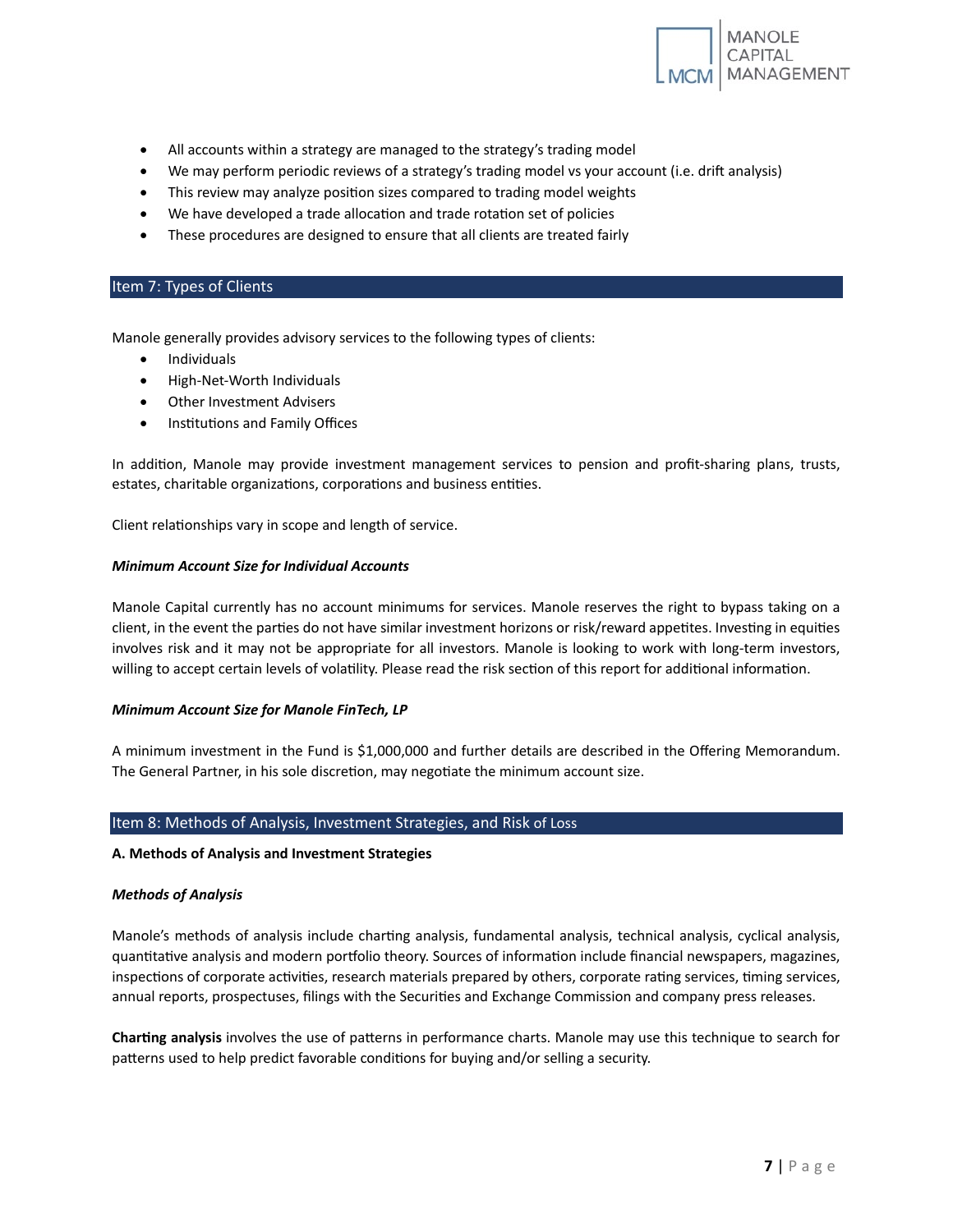

**Fundamental analysis** involves analysis of financial statements, the general financial health of companies, and/or the analysis of management or competitive advantages.

**Technical analysis** involves analysis of past market data; primarily price and volume.

**Cyclical analysis** involves analysis of business cycles to find favorable condi�ons for buying and/or selling a security.

**Quantitative analysis** deals with measurable factors as distinguished from qualitative considerations such as the character of management or the state of employee morale, such as the value of assets, the cost of capital, historical projections of sales, and so on.

**Modern portfolio theory** is a theory of investment that attempts to maximize portfolio expected return for a given amount of portfolio risk, or equivalently minimize risk for a given level of expected return, each by carefully choosing the proportions of various asset.

# *Investment Philosophy & Process*

Over the course of his career, Founder Warren Fisher has developed a unique investment philosophy. This investment style is built from over 20 years of experience at Goldman Sachs Asset Management and Fortress Investments. Manole continuously monitors the global markets and stay abreast of current events. Our passion is to conduct bottom's up, fundamental research and build world class portfolios. We seek to achieve long-term investment returns by identifying superior, growing businesses.

One key tenant is the belief equity markets offers premium return potential that can be captured through proprietary, in-depth fundamental research and security selection. At its most basic level, we are business buyers and investors, not short-term traders. As an investor, Manole looks at stocks as businesses. We seek to benefit from the cash that business distributes and the benefit to its ultimate value.

We focus on strong, durable franchise businesses with identifiable growth prospects and excellent management teams. Our process seeks to identify growth businesses with certain key attributes. These characteristics are high barriers to entry, market share leadership, pricing power or flexibility, recurring revenues and predictable free cash flow. High quality businesses are attractive because their intrinsic value tends to grow steadily over time and they are often not dependent on the capital markets to fund future endeavors. We have found investing in these types of companies, with solid, durable competitive advantages, can lead to outperformance.

Manole has multiple strategies' which can utilize many different types of investment vehicles. These may be long or short-term equity trading, short sales, margin transactions and options trading (including covered options, uncovered options, or spreading strategies). In addition, some of MCM's portfolios will concentrate its holdings. These best idea models are an attempt to focus our client's capital on our top ideas. We have found a portfolio approaching 100 plus holdings loses the benefit of active management.

Manole constantly reviews its portfolios to determine if holdings are getting stronger or weaker. We monitor growth rate expectations, to ensure these positions are performing as expected. Although we intend to own investments for the long term, we will not hesitate to sell a position. Reasons for a sale can vary. An investment may have appreciated above our assessment of fair market value. We may also sell a holding if we disagree with management decisions. Lastly, we analyze how a company is handling competitive threats and if there are emerging competitors. These are just a few examples of how a position may exit one of our portfolios.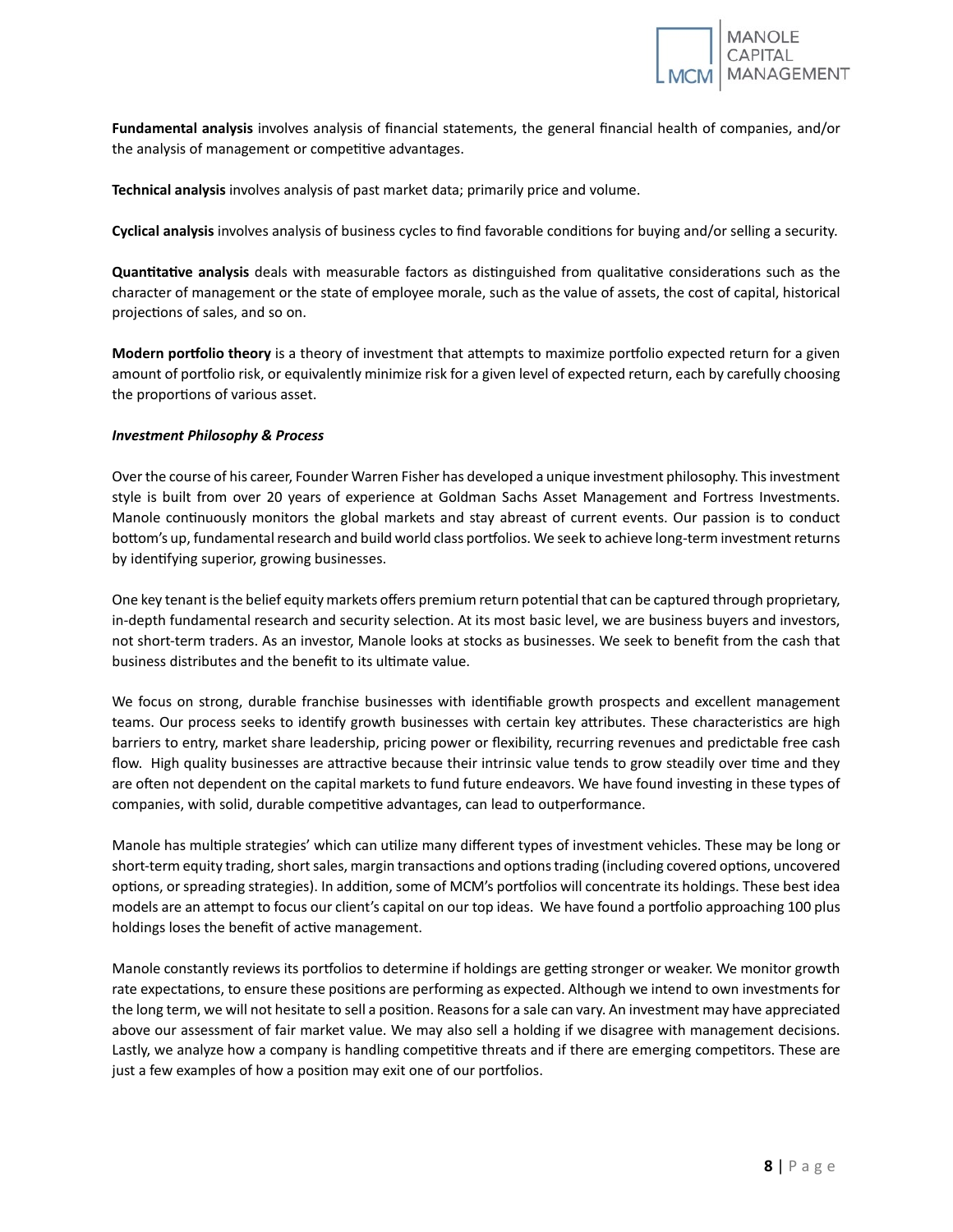

**Inves�ng in securi�es involves a risk of loss that you, as a client, should be prepared to bear.**

# <span id="page-11-0"></span>**B. Material Risks Involved**

# *Methods of Analysis*

**Char�ng analysis** strategy involves using and comparing various charts to predict long and short-term performance or market trends. The risk involved in using this method is that only past performance data is considered without using other methods to crosscheck data. Using charting analysis without other methods of analysis would assume past performance will be indicative of future performance. This may not be the case.

**Fundamental analysis** concentrates on factors that determine a company's value and expected future earnings. This strategy would normally encourage equity purchases in stocks that are undervalued or priced below their perceived value. The risk assumed is that the market will fail to reach expectations of perceived value.

Technical analysis attempts to predict a future stock price or direction based on market trends. The assumption is that the market follows discernible patterns and if these patterns can be identified then a prediction can be made. The risk is that markets do not always follow paterns and relying solely on this method may not consider new patterns that emerge over time.

**Cyclical analysis** assumes that the markets react in cyclical paterns which, once iden�fied, can be leveraged to provide performance. The risks with this strategy are twofold: 1) the markets do not always repeat cyclical paterns; and 2) if too many investors begin to implement this strategy, then it changes the very cycles these investors are trying to exploit.

**Quantitative Model Risk:** Investment strategies using quantitative models may perform differently than expected because of, among other things, the factors used in the models, the weight placed on each factor, changes from the factors' historical trends, and technical issues in the construction and implementation of the models.

**Modern Portfolio Theory** assumes that investors are risk adverse, meaning that given two portfolios that offer the same expected return, investors will prefer the less risky one. Thus, an investor will take on increased risk only if compensated by higher expected returns. Conversely, an investor who wants higher expected returns must accept more risk. The exact trade-off will be the same for all investors, but different investors will evaluate the trade-off differently based on individual risk aversion characteristics. The implication is that a rational investor will not invest in a portfolio if a second portfolio exists with a more favorable risk-expected return profile  $-$  i.e., if for that level of risk an alternative portfolio exists which has better expected returns.

# *Investment Strategies*

Manole's use of short sales, margin transactions and options trading generally holds greater risk, and clients should be aware that there is a material risk of loss using any of those strategies.

**Long term trading** is designed to capture market rates of both return and risk. Due to its nature, the long-term investment strategy can expose clients to various types of risk that will typically surface at various intervals during the time the client owns the investments. These risks include but are not limited to inflation (purchasing power) risk, interest rate risk, economic risk, market risk, and political/regulatory risk.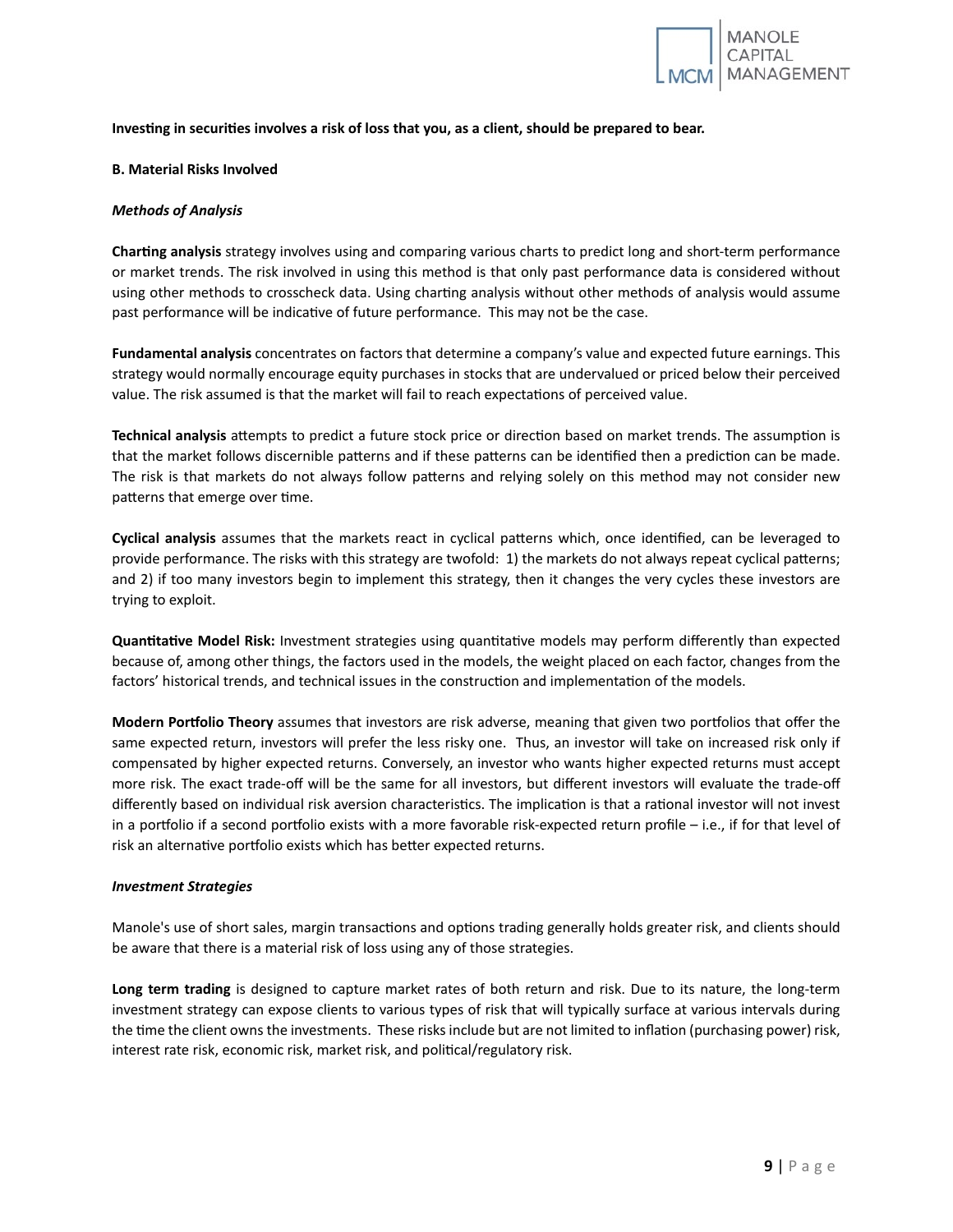Short term trading risks include liquidity, economic stability, and inflation, in addition to the long-term trading risks listed above. Frequent trading can affect investment performance, par�cularly through increased brokerage and other transaction costs and taxes.

**Short-Term Purchases:** We may use short-term purchases as a core investment strategy. Using a short-term purchase strategy generally assumes that we can predict how financial markets will perform in the short-term which may be very difficult and will incur a disproportionately higher amount of transaction costs compared to long-term trading. There are many factors that can affect financial market performance in the short-term (such as short-term interest rate changes, cyclical earnings announcements, etc.) but may have a smaller impact over longer periods of times.

Short sales entail the possibility of infinite loss. An increase in the applicable securities' prices will result in a loss and, over time, the market has historically trended upward.

**Short Sales:** Where appropriate given your stated investment objectives and tolerance for risk, we may recommend and manage portfolios consisting of short securities, options, and margin. Clients participating in these types of portfolios will receive additional disclosure information regarding the risks involved with these types of investments. Un-hedged, short selling is very risky. Unlike a straightforward investment in stocks where you buy shares with the expectation that their price will increase so you can sell at a profit, in a "short sale" you borrow stocks from your brokerage firm and sell them immediately, hoping to buy them later at a lower price. Thus, a short seller hopes that the price of a stock will go down in the near future. A short seller thus uses declines in the market to his advantage. He makes money when the stock prices fall and loses when prices go up. The SEC has strict regulations in place regarding short selling. We require pre-approval of a designated home office principal before a short-selling strategy, hedged or un-hedged, can be implemented. There is no ceiling on how much a short seller can lose in a trade. The share price may keep going up and the short seller will have to pay whatever the prevailing stock price is to buy back the shares. However, his gains have a ceiling level because the stock price cannot fall below zero. A short seller must undertake to pay the earnings on the borrowed securities as long as he chooses to keep his short position open. If the company declares huge dividends or issues bonus shares, the short seller will have to pay that amount to the lender. Any such occurrence can skew the entire short investment and make it unprofitable. The broker can use the funds in the short seller's margin account to buy back his loaned shares or issue a 'call away' to get the short seller to return the borrowed securities. If the broker makes this call when the stock price is much higher than the price at the time of the short sale, then the investor can end up making huge losses.

**Margin transac�ons** use leverage that is borrowed from a brokerage firm as collateral. When losses occur, the value of the margin account may fall below the brokerage firm's threshold thereby triggering a margin call. This may force the account holder to either allocate more funds to the account or sell assets on a shorter time frame than desired.

**Options transactions** involve a contract to purchase a security at a given price, not necessarily at market value, depending on the market. This strategy includes the risk an option may expire out of the money resulting in minimal or no value, as well as the possibility of leveraged loss of trading capital due to the leveraged nature of stock options.

Tax Implications: Our strategies and investments may have unique and significant tax implications. However, unless we specifically agree otherwise, and in writing, tax efficiency is not our primary consideration in the management of your assets. Regardless of your account size or any other factors, we strongly recommend that you continuously consult with a tax professional prior to and throughout the investing of your assets.

Moreover, because of revised IRS regulations, custodians and broker-dealers report the cost basis of equities acquired in client accounts. Your custodian will default to the FIFO (First-In First-Out) accounting method for calculating the cost basis of your investments. You are responsible for contacting your tax adviser to determine if this accounting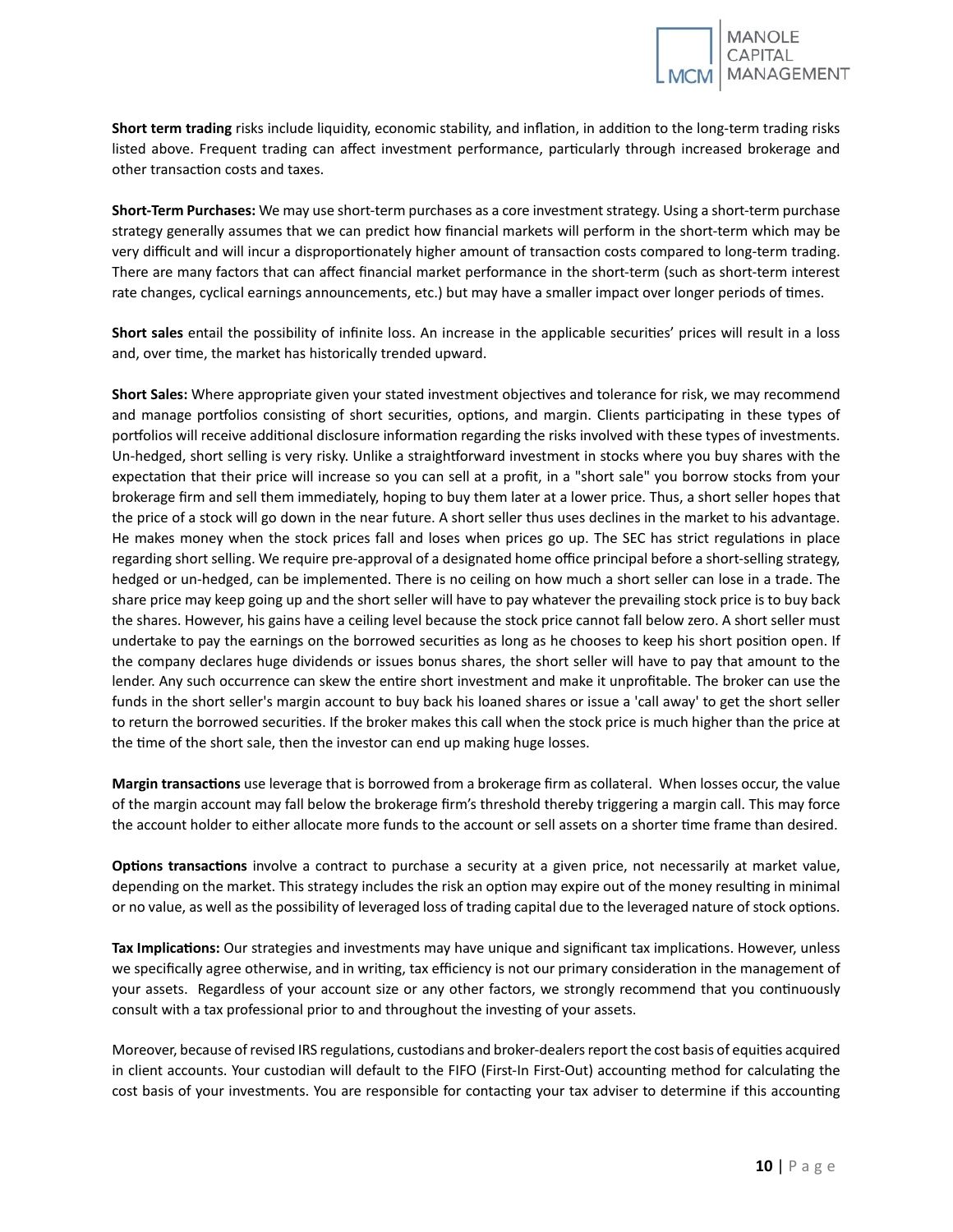

method is the right choice for you. If your tax adviser believes another accounting method is more advantageous, please provide written notice to our firm immediately and we will alert your account custodian of your individually selected accounting method. Please note that decisions about cost basis accounting methods will need to be made before trades settle, as the cost basis method cannot be changed after settlement.

# **Inves�ng in securi�es involves a risk of loss that you, as a client, should be prepared to bear.**

# <span id="page-13-0"></span>**C. Risks of Specific Securi�es U�lized**

Manole's use of short sales, margin transactions and options trading generally holds greater risk of capital loss. Clients should be aware that there is a material risk of loss using any investment strategy. The investment types listed below are not guaranteed or insured by the FDIC or any other government agency.

**Mutual Funds:** Investing in mutual funds carries the risk of capital loss and thus you may lose money investing in mutual funds. All mutual funds have costs that lower investment returns. The funds can be of bond "fixed income" nature (lower risk) or stock "equity" nature.

**Equity** investment generally refers to buying shares of stocks in return for receiving a future payment of dividends and/or capital gains if the value of the stock increases. The value of equity securities may fluctuate in response to specific situations for each company, industry conditions and the general economic environments.

**Exchange Traded Funds (ETFs):** An ETF is an investment fund traded on stock exchanges, similar to stocks. Investing in ETFs carries the risk of capital loss (sometimes up to a 100% loss in the case of a stock holding bankruptcy). Areas of concern include the lack of transparency in products and increasing complexity, conflicts of interest and the possibility of inadequate regulatory compliance.

**Real Estate** funds (including REITs) face several kinds of risk that are inherent in the real estate sector, which historically has experienced significant fluctuations and cycles in performance. Revenues and cash flows may be adversely affected by changes in local real estate market conditions due to changes in national or local economic conditions or changes in local property market characteristics; competition from other properties offering the same or similar services; changes in interest rates and in the state of the debt and equity credit markets; the ongoing need for capital improvements; changes in real estate tax rates and other operating expenses; adverse changes in governmental rules and fiscal policies; adverse changes in zoning laws; the impact of present or future environmental legislation and compliance with environmental laws.

**Private placements** carry a substantial risk as they are subject to less regulation than publicly offered securities, the market to resell these assets under applicable securities laws may be illiquid, due to restrictions, and liquidation may be taken at a substantial discount to the underlying value or result in the entire loss of the value of such assets.

**Options** are contracts to purchase a security at a given price, risking that an option may expire out of the money resulting in minimal or no value. An uncovered option is a type of options contract that is not backed by an offsetting position that would help mitigate risk. The risk for a "naked" or uncovered put is not unlimited, whereas the potential loss for an uncovered call option is limitless. Spread option positions entail buying and selling multiple options on the same underlying security, but with different strike prices or expiration dates, which helps limit the risk of other option trading strategies. Option transactions also involve risks including but not limited to economic risk, market risk, sector risk, idiosyncratic risk, political/regulatory risk, inflation (purchasing power) risk and interest rate risk.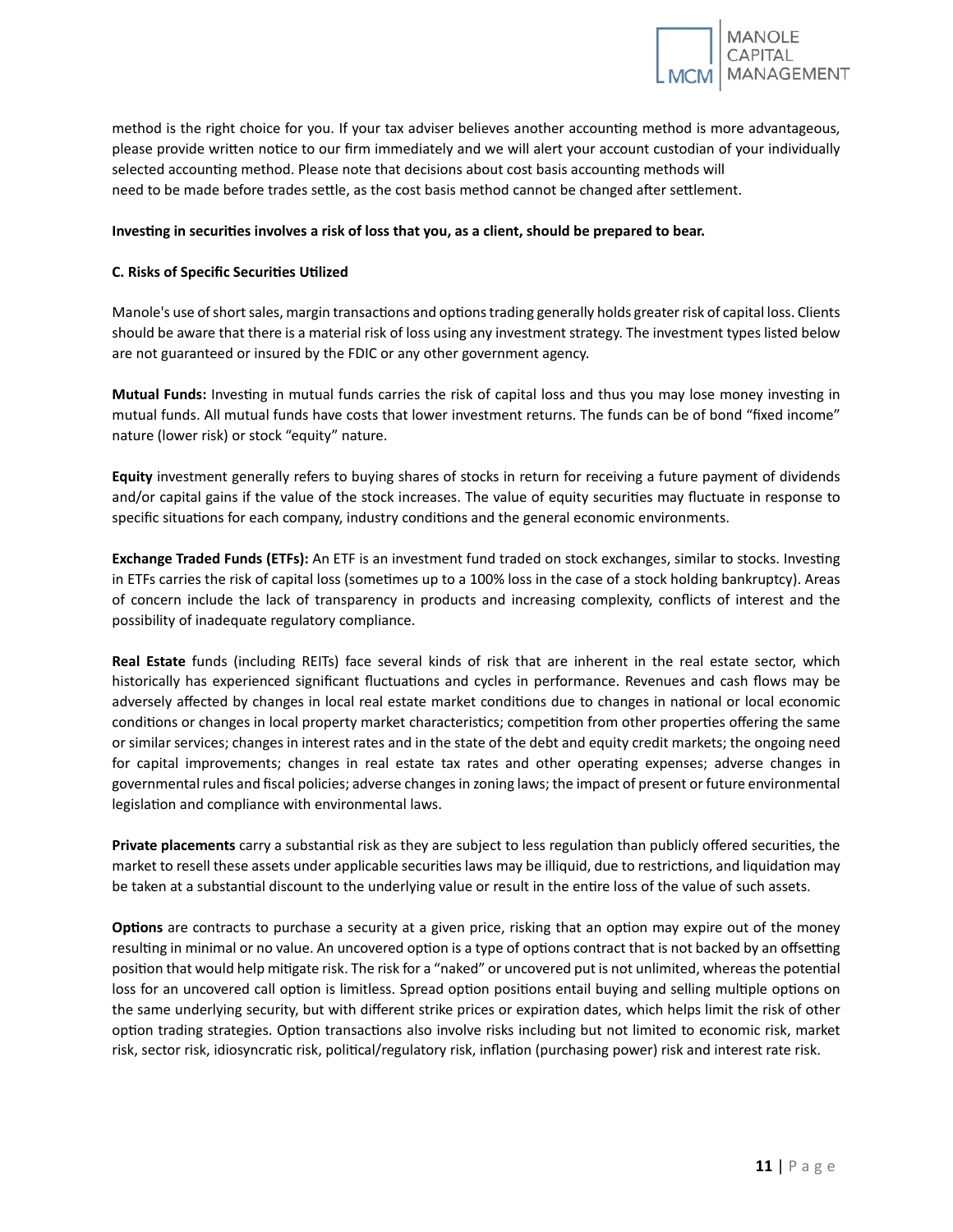

Past performance is not indicative of future results. Investing in securities involves a risk of loss that you, as a **client, should be prepared to bear.**

# <span id="page-14-0"></span>Item 9: Disciplinary Information

# <span id="page-14-1"></span>**A.** Criminal or Civil Actions

There are no criminal or civil actions to report.

#### <span id="page-14-2"></span>**B. Administrative Proceedings**

There are no administrative proceedings to report.

#### <span id="page-14-3"></span>**C. Self-regulatory Organiza�on (SRO) Proceedings**

There are no self-regulatory organization proceedings to report.

#### <span id="page-14-4"></span>Item 10: Other Financial Industry Activities and Affiliations

### <span id="page-14-5"></span>**A. Registra�on as a Broker/Dealer or Broker/Dealer Representa�ve**

Neither Manole nor its representatives are registered as, or have pending applications to become, a broker/dealer or a representative of a broker/dealer.

# <span id="page-14-6"></span>**B. Registra�on as a Futures Commission Merchant, Commodity Pool Operator, or a Commodity Trading Adviser**

Neither Manole nor its representatives are registered as or have pending applications to become either a Futures Commission Merchant, Commodity Pool Operator, or Commodity Trading Adviser or an associated person of the foregoing entities.

# <span id="page-14-7"></span>**C. Registra�on Rela�onships Material to this Advisory Business and Possible Conflicts of Interests**

Manole is the General Partner of the Fund. Additional information regarding this relationship is discussed above.

# <span id="page-14-8"></span>**D. Selec�on of Other Advisers or Managers and How This Adviser is Compensated for Those Selec�ons**

Manole does not utilize nor select third-party investment advisers. All assets are managed by MCM.

# <span id="page-14-9"></span>Item 11: Code of Ethics, Participation or Interest in Client Transactions and Personal Trading

# <span id="page-14-10"></span>**A. Code of Ethics**

Manole has a writen Code of Ethics that covers the following areas: Prohibited Purchases and Sales, Insider Trading, Personal Securities Transactions, Exempted Transactions, Prohibited Activities, Conflicts of Interest, Gifts and Entertainment, Confidentiality, Service on a Board of Directors, Reporting Violations, Compliance Officer Duties, Training and Education, Recordkeeping, Annual Review, and Sanctions. Manole's Code of Ethics is available free upon request to any client or prospective client.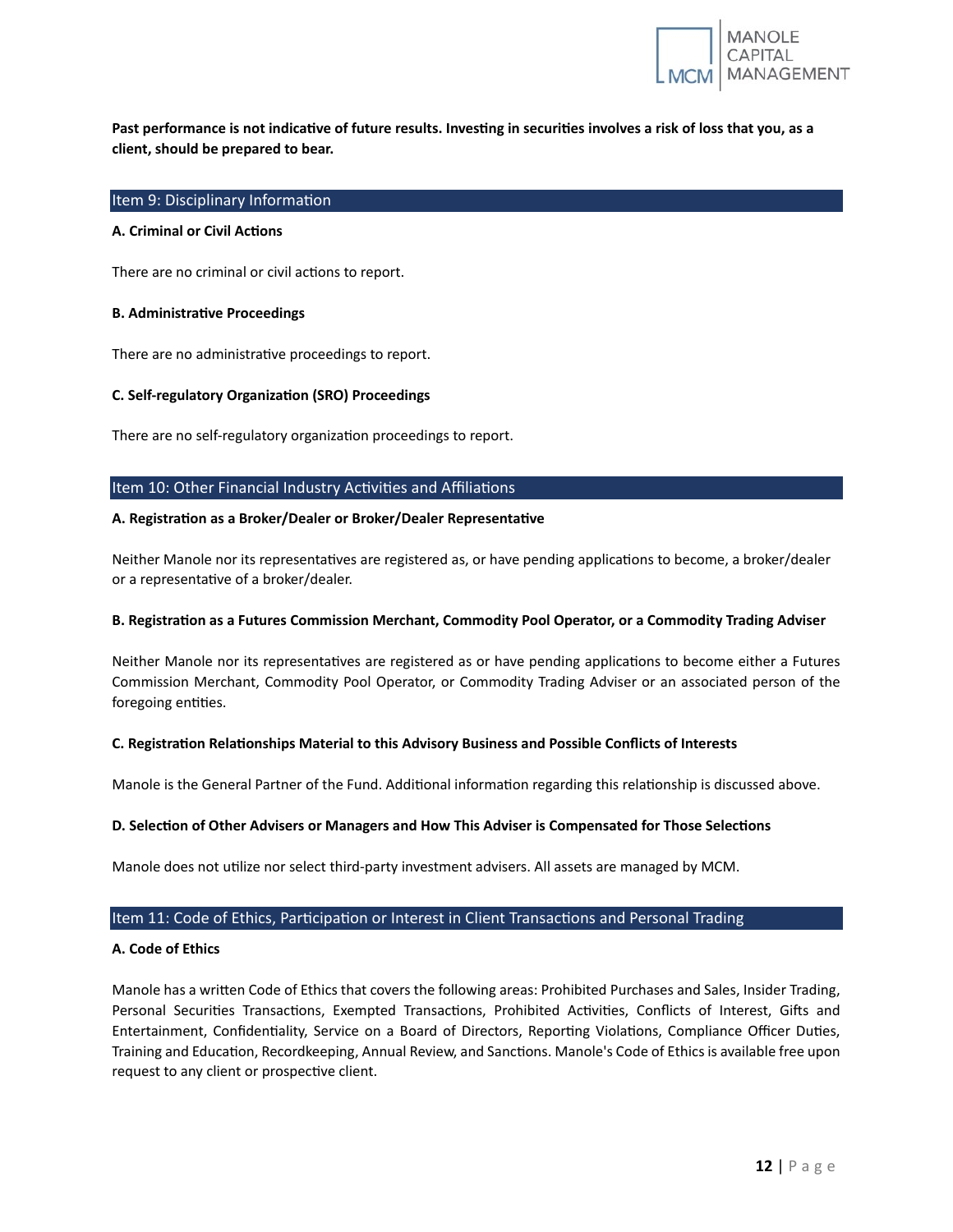

#### <span id="page-15-0"></span>**B. Recommendations Involving Material Financial Interests**

Manole may recommend clients, including the Fund, buy or sell a security in which a related person to Manole or Manole has a material financial interest. This is referred to as a principal trade. When such cases arise, the Portfolio Manager shall seek a reasonable price for the security. In the case of exchange traded securities, the market price for the security may be used in the transaction. In the case of privately held securities, the Portfolio Manager shall seek information to formulate and document a price. Information may be gathered from brokers, comparing prices to publicly traded competitors to the firm in question and other sources. Principal trades shall document the method behind the price of the private security.

# <span id="page-15-1"></span>**C. Investing Personal Money in the Same Securities as Clients**

From time to time, representatives of Manole may buy or sell securities for themselves they also recommend to clients. This may provide an opportunity for representatives of Manole to buy or sell the same securities before or after recommending the same securities to clients resulting in representatives profiting off the recommendations they provide to clients. Such transactions may create a conflict of interest. Manole will always document any transac�ons that could be construed as conflicts of interest and will never engage in trading that operates to the client's disadvantage when similar securities are being bought or sold.

# <span id="page-15-2"></span>**D. Trading Securi�es At/Around the Same Time as Clients' Securi�es**

From time to time, representatives of Manole may buy or sell securities for themselves at or around the same time as clients. This may provide an opportunity for representatives of Manole to buy or sell securities before or after recommending securities to clients resulting in representatives profiting off the recommendations they provide to clients. Such transac�ons may create a conflict of interest; however, Manole will not engage in trading that operates to the client's disadvantage if representatives of Manole buy or sell securities at or around the same time as clients.

#### <span id="page-15-3"></span>Item 12: Brokerage Practices

# <span id="page-15-4"></span>**A. Factors Used to Select Custodians and/or Broker/Dealers**

Custodians/broker-dealers will be recommended based on Manole's duty to seek "best execu�on," which is the obligation to seek execution of securities transactions for a client on the most favorable terms for the client under the circumstances. Clients may not necessarily pay the lowest commission or commission equivalent, and Manole may consider the market expertise and research access provided by the broker dealer/custodian, including but not limited to access to written research, oral communication with analysts, admittance to research conferences and other resources provided by the brokers that may aid in Manole's research efforts. Manole will never charge a premium or commission on transactions, beyond the actual cost imposed by the broker-dealer/custodian.

Manole recommends Interactive Brokers, Charles Schwab and TD Ameritrade Institutional, a division of TD Ameritrade, Inc. Member FINRA/SIPC.

# <span id="page-15-5"></span>*1. Research and Other Soft-Dollar Benefits*

While Manole may have formal soft-dollars program in which soft dollars are used to pay for third party services, Manole may receive research, products, or other services from custodians and broker-dealers relating to client securities transactions ("soft dollar benefits"). Manole may enter into soft-dollar arrangements consistent with the safe harbor contained in Section 28(e) of the Securities Exchange Act of 1934, as amended. There can be no assurance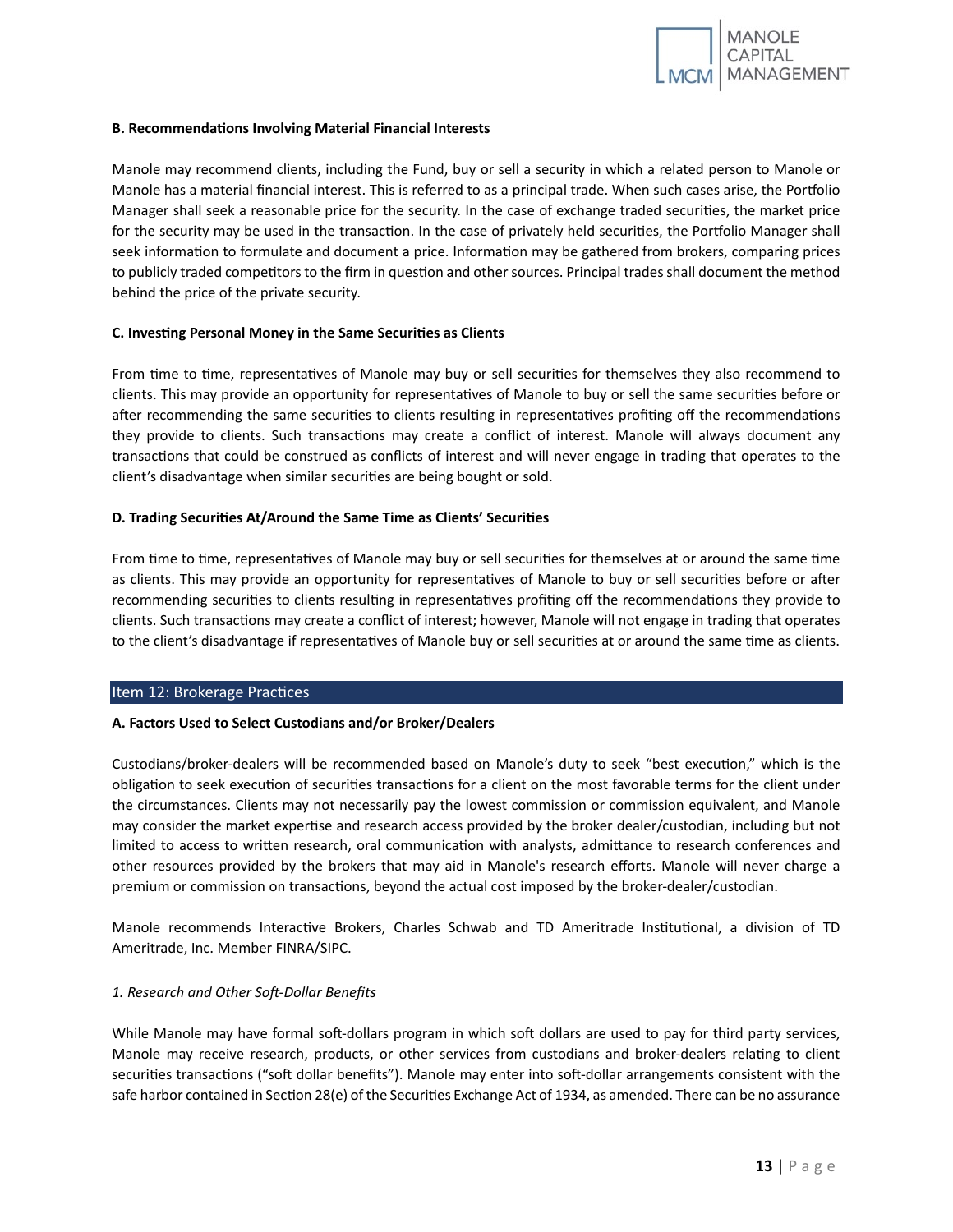any client will benefit from soft dollar research, whether the client's transactions paid for it or not, and Manole does not seek to allocate benefits to client accounts proportionate to any soft dollar credits generated by the accounts. Manole benefits by not having to produce or pay for the research, products or services, and Manole will have an incentive to recommend a broker-dealer based on receiving research or services. Clients should be aware that Manole's acceptance of soft dollar benefits may result in higher commissions charged to the client.

# <span id="page-16-0"></span>*2. Brokerage for Client Referrals*

Manole receives no referrals from a broker-dealer or third party in exchange for using that broker-dealer or third party.

# <span id="page-16-1"></span>*3. Clients Directing Which Broker/Dealer/Custodian to Use*

Manole may permit clients to direct it to execute transactions through a specified broker-dealer. If a client directs brokerage, then the client will be required to acknowledge in writing that the client's direction with respect to the use of brokers supersedes any authority granted to Manole to select brokers; this direction may result in higher commissions, which may result in a disparity between free and directed accounts; and trades for the client and other directed accounts may be executed after trades for free accounts, which may result in less favorable prices, particularly for illiquid securities or during volatile market conditions.

# <span id="page-16-2"></span>**B. Aggregating (Block) Trading for Multiple Client Accounts**

We aggregate client trades at each respective custodian or for trades in accounts with similar objectives and restrictions. Each client receives an average price for all trades placed at the custodian. For example, all client accounts at Interactive Brokers are aggregated and traded together to treat all clients fairly. In the event of multiple custodians, we utilize trading rules stated in our trade allocation and trade rotation policy. We would rotate the order of the entities for whom we are placing trades. We pre-allocate all orders prior to execution. Our trade allocation policy seeks to allocate trades in a manner that treats all MCM clients fairly. From time to time, we may allocate trades and securities on a non-pro rata basis to rebalance accounts or portfolios and for other legal, regulatory, tax, accounting business and practical reasons.

# <span id="page-16-3"></span>Item 13: Review of Accounts

# <span id="page-16-4"></span>**A. Frequency and Nature of Periodic Reviews and Who Makes Those Reviews**

Account reviews are performed on a periodic basis. When market conditions dictate, account reviews can occur more frequently. These client reviews will be handled by Warren E Fisher, Principal.

# <span id="page-16-5"></span>**B. Factors That Will Trigger a Non-Periodic Review of Client Accounts**

Reviews may be triggered by material market, economic or political events, or by changes in client's financial situations (such as retirement, termination of employment, physical move, or inheritance).

# <span id="page-16-6"></span>**C. Content and Frequency of Regular Reports Provided to Clients**

Each client of Manole's advisory services provided on an ongoing basis will receive various forms of reports and documentation. The client will receive statements on a monthly or quarterly basis from your Custodian. This document will have the client's account, assets held, asset value, and calculation of fees. We are in no manner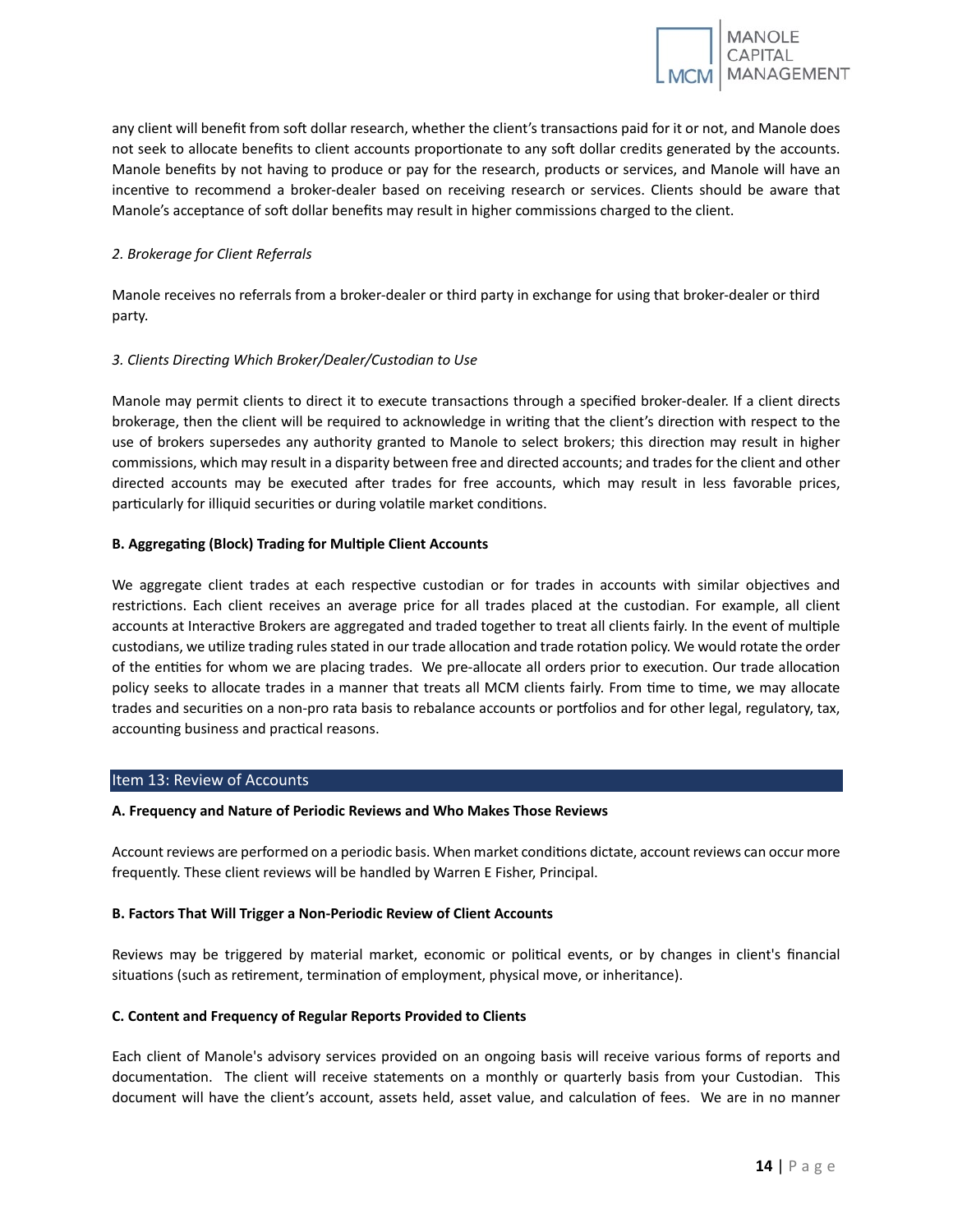responsible for the accuracy of information furnished by you, the custodian of your account or any other third party, or for the accuracy of any record or report of the result of any action taken on inaccurate information provided by any such third party.

We maintain appropriate records regarding our investment advisory activities consistent with our duties under applicable laws and regulations and/or sufficient to accurately detail all evidence of our activities with respect to your account. At select times, Manole may write newsletters highlighting its current thoughts on the market and how specific portfolio(s) have performed. This document will be mailed or made available at the advisor's discretion.

# <span id="page-17-0"></span>Item 14: Client Referrals and Other Compensation

# <span id="page-17-1"></span>**A. Economic Benefits Provided by Third Par�es for Advice Rendered to Clients (Includes Sales Awards or Prizes)**

Manole does not receive any economic benefit, directly or indirectly from any third party for advice rendered to Manole's clients.

# <span id="page-17-2"></span>**B. Compensa�on to Non – Advisory Personnel for Client Referrals**

We may directly compensate non-employee (outside) consultants, individuals, and/or entities (Solicitors) for client referrals. To receive a cash referral fee from our firm, Solicitors must comply with the requirements of the jurisdictions in which they operate. If you were referred to our firm by a Solicitor, you should have received a copy of this brochure along with the Solicitor's disclosure statement at the time of the referral. If you become a client, the Solicitor that referred you to MCM may receive either a percentage of the advisory and/or performance fee you pay our firm for as long as you are a client with our firm or until our agreement with the Solicitor expires, terminates or some alternative arrangement.

You will not pay additional fees above our stated rates because of this referral arrangement. Referral fees paid to a Solicitor are contingent upon your entering into an advisory agreement with our firm. Therefore, a Solicitor has a financial incentive to recommend our firm to you for advisory services. This creates a conflict of interest; however, you are not obligated to retain our firm for advisory services. Comparable services and/or lower fees may be available through other firms.

Solicitors that refer business to more than one investment adviser may have a financial incentive to recommend advisers with more favorable compensation arrangements. We request that our Solicitors disclose to you whether multiple referral relationships exist and that comparable services may be available from other advisers for lower fees and/or where the Solicitor's compensation is less favorable.

Manole can enter into agreements with parties and provide compensation to solicitors who secure clients for MCM. These agreements require the solicitor meet the disclosure and other requirements of Rule 206(4)-3 under the Investment Advisers Act of 1940 and comply with the requirement that each client subject to a referral arrangement receive a copy of the referral agreement before or at the time of entering into an agreement with the Adviser or becoming an investor in a Private Fund. The compensation paid to a particular solicitor may vary and is generally based upon a percentage of the fees earned by the Adviser from clients solicited through such third-party solicitor. The payment of a solicitation fee to a solicitor will not increase the amount of management fees charged to a client.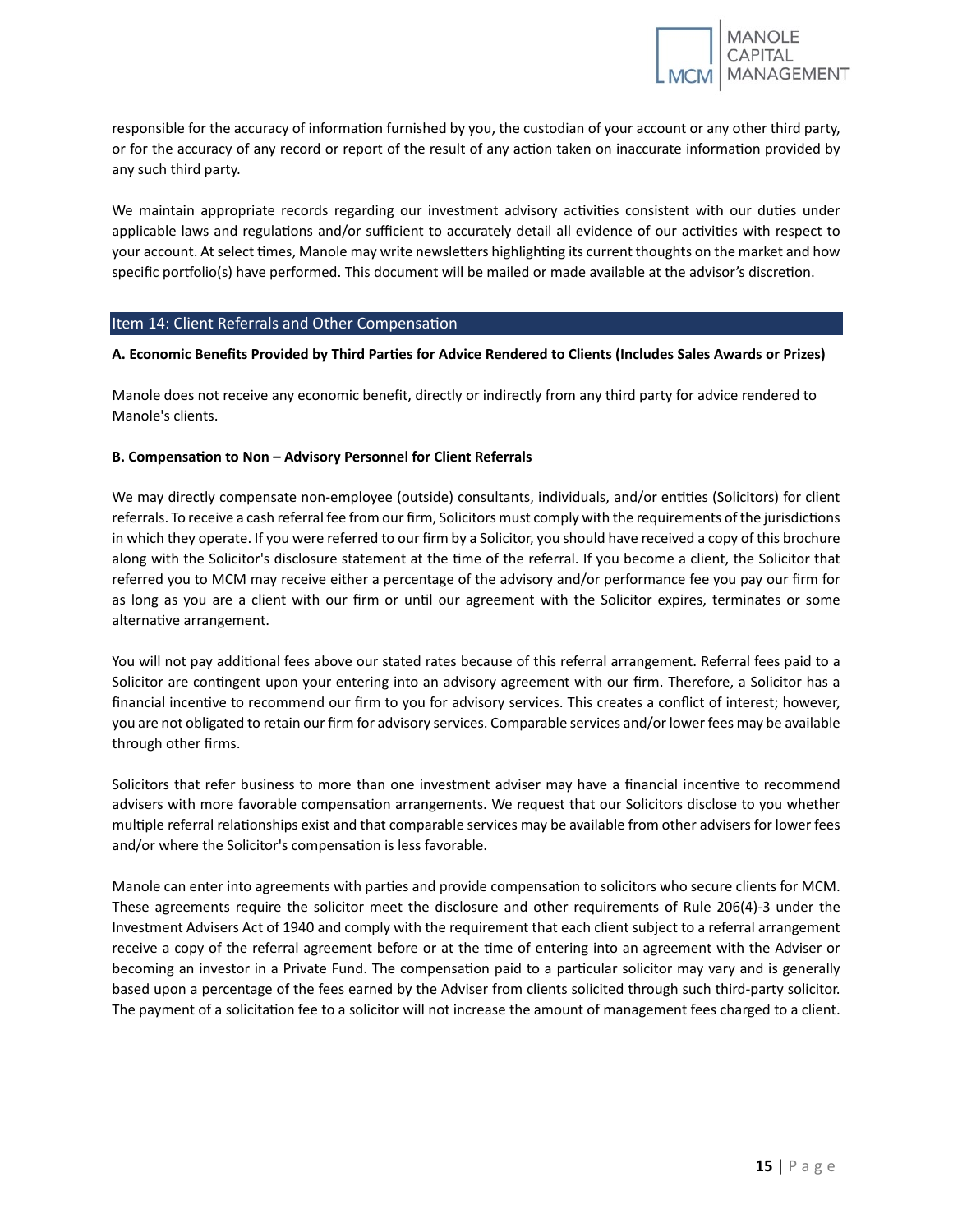

# <span id="page-18-0"></span>Item 15: Custody

The custodian of your **individual account(s)** will directly debit your account(s) for the payment of our advisory fees. You will not give us authority to withdraw securities or funds (other than advisory fees) from your account. The ability to deduct advisory fees from your account(s) causes our firm to exercise constructive custody over your funds. Your funds and securities will be held with a bank, broker/dealer, or other independent qualified custodian. We do not accept physical custody of any of your funds and/or securities. We do not accept securities certificates or forward securities certificates to your custodian.

We do not produce account statements. You will receive account statements from the custodian holding your funds and securities at least quarterly. These account statements will indicate the amount of our advisory fees deducted from your account(s) each billing period. We urge you to review these account statements for accuracy. Please let us know if there are any discrepancies.

Interactive Brokers is the Prime Broker for the Fund. Wintrust Bank is the qualified cash custodian of our private fund clients' investment assets. Manole is deemed to have custody of clients' funds and securi�es because we serve as the manager of the fund. Audited financial statements shall be prepared in accordance with generally accepted accounting principles and be delivered annually to all members of our fund within 180 days of fiscal year end. Therefore, underlying investors in the funds are not required to receive quarterly custodial statements. The custodian provides the independent administrator with regular reports on the assets held in the Fund. The administrator is responsible for confirming the value of client account assets and calculating our advisory fees. The Administrator provide hedge fund investors with regular reports regarding their respective investments.

# <span id="page-18-1"></span>Item 16: Investment Discretion

Manole provides discretionary investment advisory services to clients. The Investment Advisory Contract established with each client sets forth the discretionary authority for trading. Where investment discretion has been granted, Manole generally manages the client's account and makes investment decisions without consultation with the client as to when the securities are to be bought or sold for the account, the total amount of the securities to be bought/sold, what securities to buy or sell, or the price per share. Manole will also have discretionary authority to determine the broker or dealer to be used for a purchase or sale of securities for a client's account. In all cases, this discretion is to be used in a manner consistent with the stated investment objectives for your account.

# <span id="page-18-2"></span>Item 17: Voting Client Securities (Proxy Voting)

We do not accept authority to vote securities on your behalf. Your brokerage firm or custodian sends proxies or other solicitations about your securities directly to you.

# <span id="page-18-3"></span>Item 18: Financial Information

# <span id="page-18-4"></span>**A. Balance Sheet**

Manole neither requires nor solicits prepayment of more than \$500 in fees per client, six months or more in advance, and therefore is not required to include a balance sheet with this brochure.

# <span id="page-18-5"></span>**B. Financial Condi�ons Reasonably Likely to Impair Ability to Meet Contractual Commitments to Clients**

Neither Manole nor its management has any financial condition that is likely to reasonably impair Manole's ability to meet contractual commitments to clients.